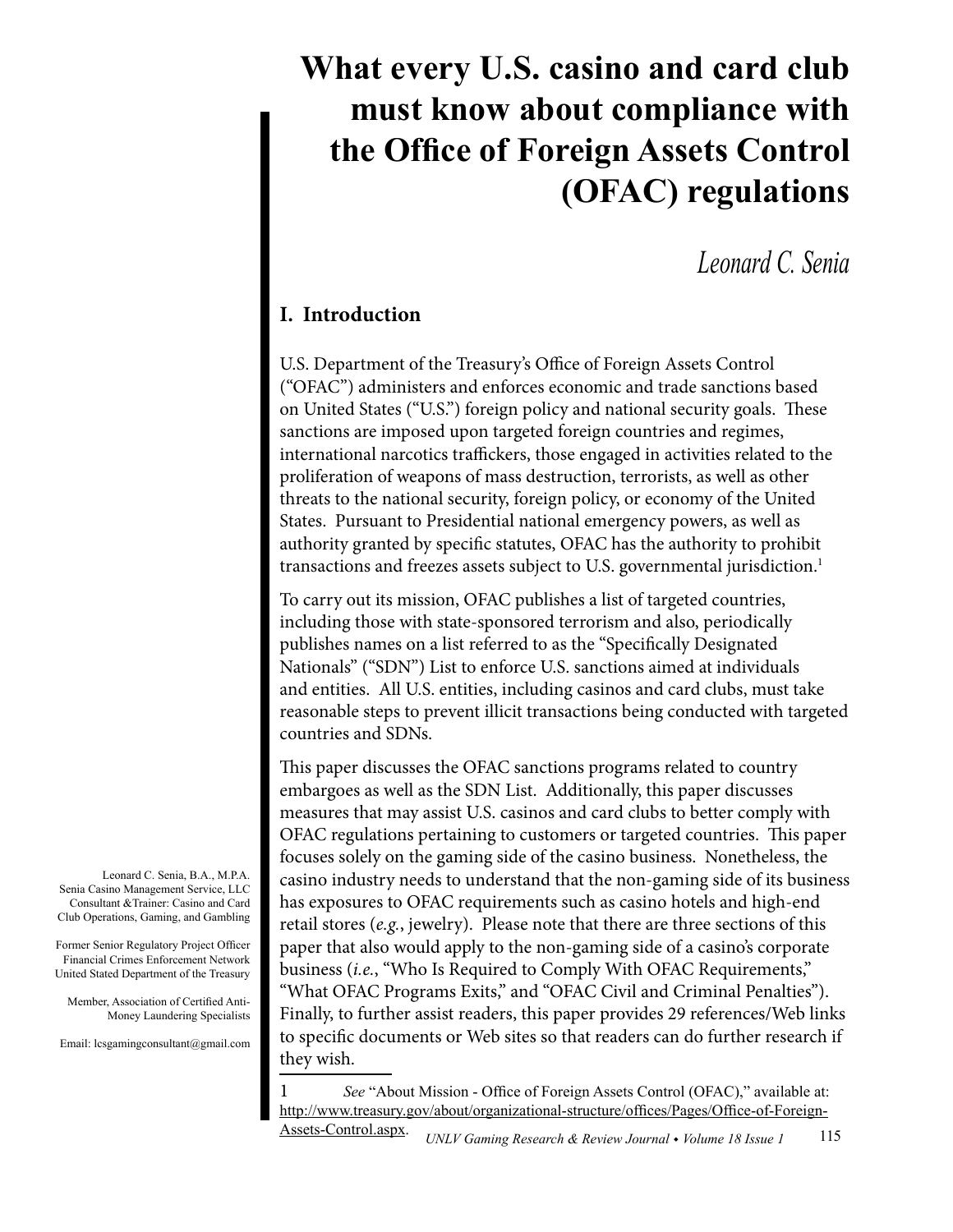# **II. History of the Office of Foreign Assets Control**

Prior to the establishment of OFAC, three Department of Treasury agencies preceded it. First, the Office of Foreign Funds Control ("FFC"), which was established at the beginning of World War II following the April 1940 German invasion of Norway. On April 10, 1940, FFC was established under authority of the Trading with the Enemy Act of 1917.<sup>2</sup> The Secretary of the Treasury administered the FFC program throughout the war. The FFC's original purpose was to prevent Nazi use of the occupied countries' holdings of foreign currency exchanges and securities as well as to prevent forced repatriation of funds belonging to nationals of those countries. As the war progressed, these controls were extended to protect assets of other invaded countries. Once the United States entered World War II formally after the December 7, 1941, Japanese air attack of the U.S. naval fleet at Pearl Harbor, Hawaii, the FFC played an important role in economic warfare against the Axis powers by blocking enemy assets and prohibiting foreign trade and financial transactions.3

On July 10, 1947, FFC was abolished and its functions were transferred to the newly established U.S. Treasury Office of International Finance (OIF). Then, on December 17, 1950, the Division of Foreign Assets Control was established within OIF, following the entry of China into the Korean War, when President Harry Truman declared a national emergency and blocked or froze all Chinese and North Korean depository accounts and assets that were subject to U.S. jurisdiction. Also, the Division assumed the administration of certain regulations and orders issued pursuant to the amended Trading with the Enemy Act.<sup>4</sup>

On October 15, 1962, the Treasury Department issued an order transferring the functions of the Division of Foreign Assets Control to the new Office of Foreign Assets Control ("OFAC"). Although the agency title changed slightly that year, OFAC's mission remained the same as its processor agencies. Additionally, OFAC has broad subpoena authority or powers as well as imposes civil monetary penalties for violations of its regulations. While OFAC issues Federal regulations, it functions more closely to an enforcement agency versus a regulatory agency. Also, the U.S. Department of Justice is the agency that has the authority to impose criminal penalties for violations of OFAC's regulations. While OFAC is an independent Treasury bureau it reports to the Under Secretary of the Treasury for Terrorism and Financial Intelligence.

2 *See* National Archives, "Administrative History of the Records of the Office of Foreign Assets Control," available at: http://www.archives.gov/research/guide-fed-records/ groups/265.html#265.1.

- 3 *See* U.S. Department of the Treasury, OFAC, "Frequently Asked Questions and Answers," Question and Answer No. 2, located at: [http://www.treasury.gov/resource-cen](http://www.treasury.gov/resource-center/faqs/Sanctions/Pages/answer.aspx)[ter/faqs/Sanctions/Pages/answer.aspx](http://www.treasury.gov/resource-center/faqs/Sanctions/Pages/answer.aspx).
- 4 *See* Title 50, United States Code.

116 *UNLV Gaming Research & Review Journal • Volume 18 Issue 1*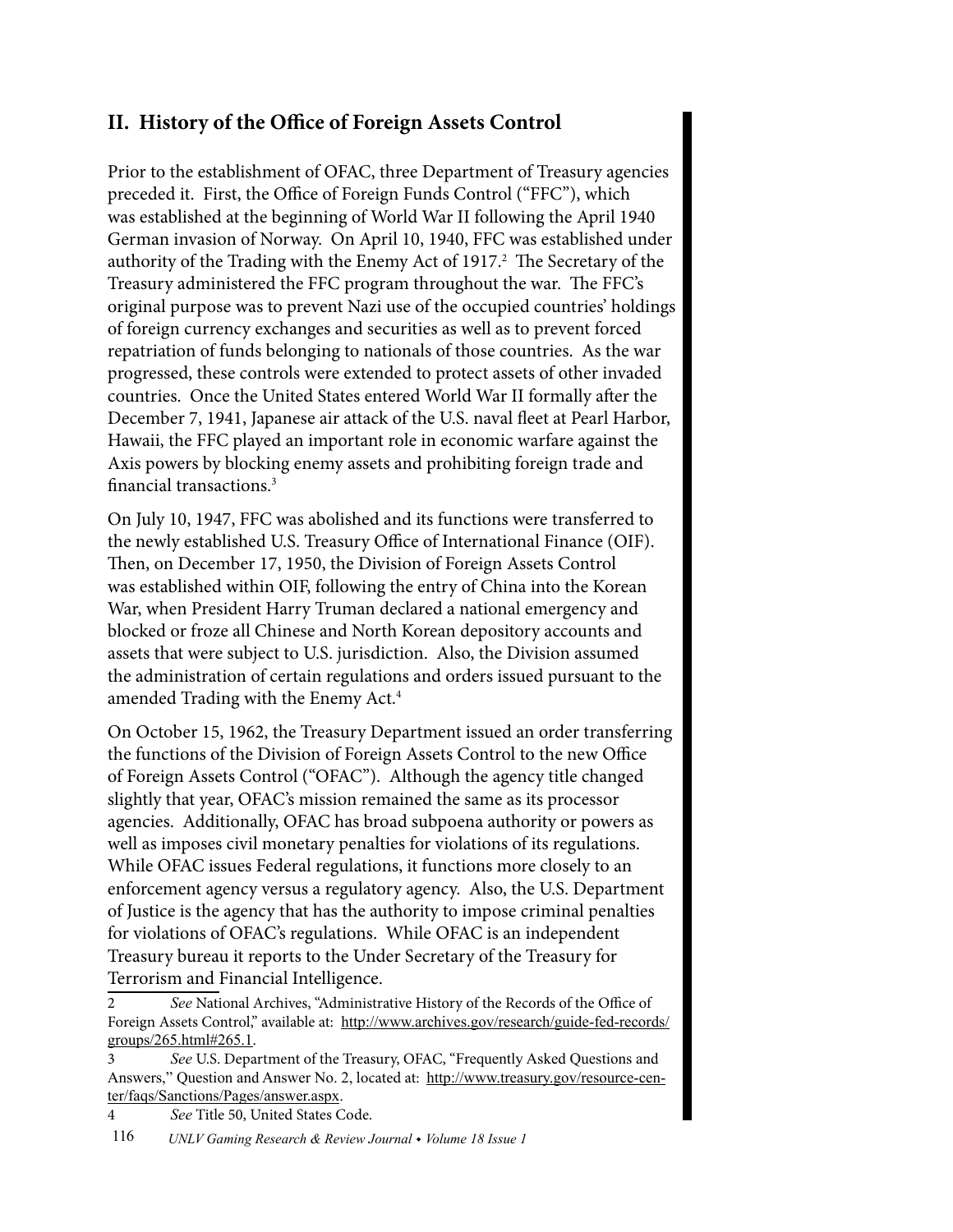## **III. Who is Required to Comply With OFAC Requirements?** *Compliance with the OFAC Regulations*

All U.S. citizens and permanent resident aliens regardless of where they are located; all persons and entities within the United States;<sup>5</sup> and all U.S. incorporated entities and their foreign branches<sup>6</sup> must comply with OFAC regulations. Finally, in regards to Cuba and North Korea, OFAC regulations apply to all foreign subsidiaries owned or controlled by U.S. corporations. More specifically, OFAC regulations apply to:

". . . American citizens and permanent resident aliens wherever they are located; individuals and entities located in the United States (including all foreign branches, agencies, rep offices, etc.); corporations organized under U.S. law, including foreign branches; and (under TWEA based sanctions) entities owned or controlled by any of the above, the most important being foreign organized subsidiaries of U.S. corporations."7

OFAC has memorialized this by defining U.S. Person within each sanction program. For example, OFAC regulations define a "Person and Entity" as well as "United States Person" in the Iranian Transactions Regulations found in 31 C.F.R. §§ 560.305 and 560.314 are as follows.

"§ 560.305 Person; entity.

(a) The term *person* means an individual or entity.

(b) The term *entity* means a partnership, association, trust, joint venture, corporation or other organization. . . .

<sup>5</sup> This would, of course, include casinos' domestic branch offices. Branch offices are detached casino headquarters organizational units and are listed on their organization charts. Typically, many large domestic casinos (*e.g.*, those that have \$100,000,000s or more in gross annual gaming revenues) will maintain branch offices in cities around the United States that will accept currency for deposit to customers' casino front money accounts and/ or in payment of markers. Normally, branch offices will place these customers' funds on deposit with their local depository institutions and then will wire transfer the funds to their corporate casinos' concentration accounts at the same depository institutions. For example, *see* Nevada Gaming Control Board, Minimum Internal Control Standards, Cage and Credit, Version 6 (9/1/2008), 1 - 16, at page 14, available at: [http://gaming.nv.gov/](http://gaming.nv.gov/modules/showdocument.aspx?documentid=4508) [modules/showdocument.aspx?documentid=4508](http://gaming.nv.gov/modules/showdocument.aspx?documentid=4508). Casinos refer to domestic branch offices as casino "marketing offices." Reason is that the "Director of Casino Marketing--.... Overseas operation of . . . casino hosts, branch offices . . . " *See* Casino Operations Management (John Wiley & Sons, March 15, 2004), by Jim Kilby, Jim Fox, and Anthony F. Lucas, 1 - 404, at page 80.

<sup>6</sup> Many large domestic casinos have foreign branch offices, for example, casino foreign branch offices are common in Hong Kong, Seoul, Singapore, and Tokyo.

See found OFAC brochure, "OFAC Regulations for The Financial Community" (January 24, 2012), 1 - 31 (excluding attachment), at page 4, available at: [http://www.](http://www.treasury.gov/resource-center/sanctions/Documents/facbk.pdf) [treasury.gov/resource-center/sanctions/Documents/facbk.pdf](http://www.treasury.gov/resource-center/sanctions/Documents/facbk.pdf).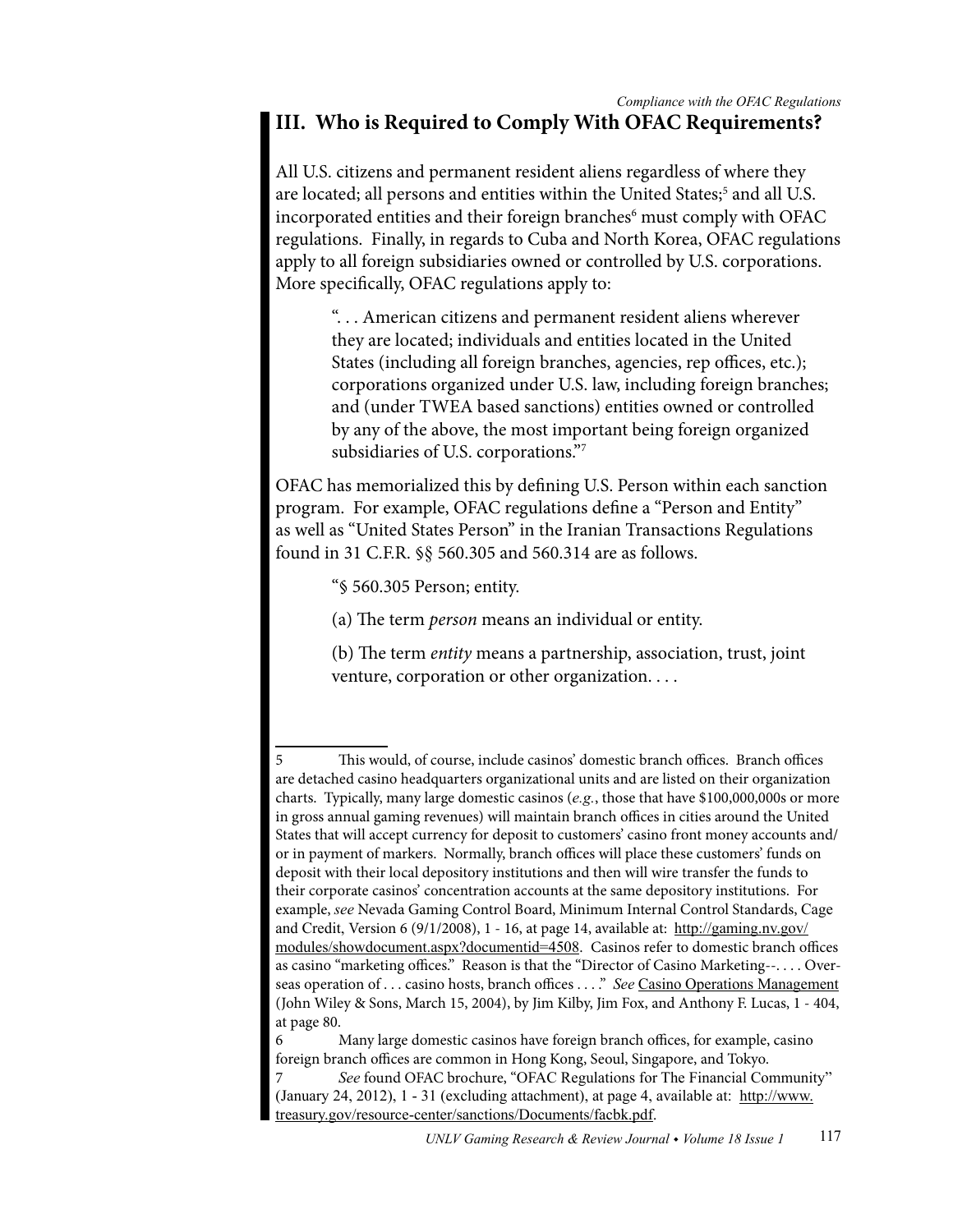§ 560.314 United States person.

The term *United States person* means any United States citizen, permanent resident alien, entity organized under the laws of the United States (including foreign branches), or any person [*i.e.*, individual or entity] in the United States."

As another example, the definitions for a "Person" and "U.S. person," are similar for both OFAC's Burmese Sanctions Regulations and Sudanese Sanctions Regulations. *See* respectively, 31 C.F.R. §§ 537.313 and 537.321 and 31 C.F.R. §§ 538.309 and 538.315.

# **IV. What OFAC Programs Exist**

This section discusses the two major OFAC programs that a casino or card club must comply with, namely the, (i) OFAC sanctions program and (ii) specially designated nationals list. U.S. law and regulations require that all corporations located in the United States (including U.S. branches, overseas branches or subsidiaries of U.S. corporations), both: (a) identify and (b) close, block, or freeze the assets and the accounts (including all types of financial institution transactions) when such property is located in the United States, is held by U.S. citizens, permanent resident aliens, or entities, as well as property that comes into the possession or control of U.S. citizens, permanent resident aliens, or entities.<sup>8</sup>

## **A. Sanction Programs**

While each sanctions program establishes its own unique requirements and limits, even so all include instructions against commerce with prohibited entities that are named and an obligation to freeze assets of those a sanction program applies to. Prohibited transactions are financial or trade transactions in which U.S. persons are barred from conducting unless OFAC authorized them and/or Federal statute exempts them specifically. Since each sanction program is based on different foreign policy and national security goals, OFAC financial and trade prohibited transactions may vary between programs.

Also, OFAC publishes lists of economic and trade sanctions that the U.S. Government has issued against targeted foreign countries in the form of imposing controls on transactions and freezing of foreign assets under U.S. jurisdiction.9 Many of OFAC's sanctions are based on United Nations and 8 *See* 31 C.F.R. Part 501, is available at: [http://www.gpo.gov/fdsys/granule/CFR-](http://www.gpo.gov/fdsys/granule/CFR-2012-title31-vol3/CFR-2012-title31-vol3-part501/content-detail.html)[2012-title31-vol3/CFR-2012-title31-vol3-part501/content-detail.html](http://www.gpo.gov/fdsys/granule/CFR-2012-title31-vol3/CFR-2012-title31-vol3-part501/content-detail.html).

<sup>9</sup> For information pertaining to OFAC's embargo or sanctions program (*e.g.*, a current list of countries, jurisdictions and governments designated by with economic sanctions), refer to OFAC's Sanctions Programs and Country summaries available at: [http://](http://www.treasury.gov/resource-center/sanctions/Programs/Pages/Programs.aspx) [www.treasury.gov/resource-center/sanctions/Programs/Pages/Programs.aspx](http://www.treasury.gov/resource-center/sanctions/Programs/Pages/Programs.aspx).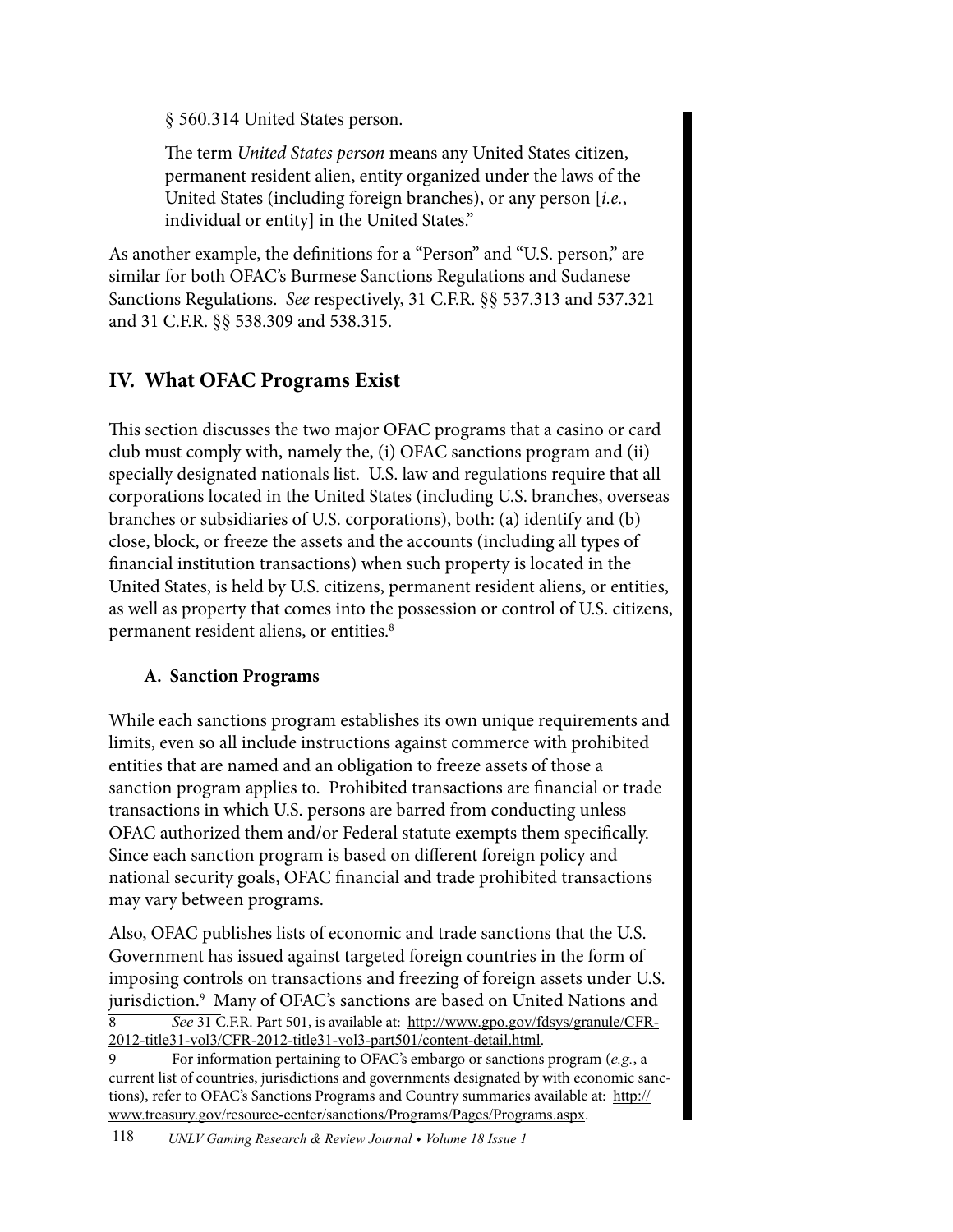other international mandates, are multilateral in scope, and necessitate close cooperation with allied countries. OFAC has promulgated 33 Federal regulations to help administer its economic and trade sanctions program. Currently, there are 16 OFAC sanctioned countries, as well as 17 other sanction programs targeting individuals and entities located around the world. Only five of the 16 countries have comprehensive sanctions programs, namely, Burma (Myanmar), Cuba, Iran, Sudan, and Syria. It is important to note that for the non-comprehensive OFAC sanctioned programs, there are no broad prohibitions on dealings with these other 11 sanctioned countries, instead only those against specific named individuals and entities. In the cases of certain sanction programs, such as those regarding Cuba and North Korea, also all foreign subsidiaries owned or controlled by U.S. companies must comply. There are exemptions, depending on the sanction program, but OFAC must authorize any such exemption.

#### **B. Specially Designated Nationals and Blocked Persons Lists**

The specific individuals, companies, governmental entities, organizations, and merchant vessels named by each OFAC sanctions program are maintained on an OFAC cumulative list of the parties from all programs called the "Specially Designated Nationals and Blocked Persons List" (*i.e.*, "SDN" List), $10$  with whom any kind of transaction is forbidden between U.S. Persons and SDNs (including facilitating transactions with SDNs). Furthermore, businesses are required to terminate any other existing relationship with SDN named persons. As of April 2014, there are over 6,000 names of companies and individuals from all over the world that are designated on the SDN List.<sup>11</sup> For example, for natural persons the SDN List contains the names of terrorists, drug cartels, proliferators of weapons of mass destruction, and other specially designated persons against whom the OFAC sanctions apply.

For these lists and specific instructions regarding what businesses may or may not do under OFAC regulations, refer to the OFAC Web site at: [www.ustreas.gov/ofac.](http://www.ustreas.gov/ofac) For information pertaining to OFAC's Specially Designated Nationals List, or questions concerning the financial institution's compliance with OFAC regulations, refer to OFAC at: [http://](http://www.treasury.gov/resource-center/sanctions/SDN-List/Pages/default.aspx) [www.treasury.gov/resource-center/sanctions/SDN-List/Pages/default.aspx.](http://www.treasury.gov/resource-center/sanctions/SDN-List/Pages/default.aspx) Generally speaking, U.S. Persons must block (seize) any property in which an SDN has any interest, even indirect, which comes into their control or ownership. Blocking or seizing property is discussed in more detail as it applies to casinos and card clubs later on in this article.

10 OFAC's SDN List is at its Web page: [http://www.treas.gov/offices/enforcement/](http://www.treas.gov/offices/enforcement/ofac/sdn/t11sdn.pdf) [ofac/sdn/t11sdn.pdf,](http://www.treas.gov/offices/enforcement/ofac/sdn/t11sdn.pdf) or <http://www.treas.gov/offices/enforcement/ofac/sdn/sdnlist.txt>. The SDN List may be updated by the Federal government at any time.

11 *See* U.S. Department of the Treasury, OFAC, "Frequently Asked Questions and Answers," Question and Answer No. 10.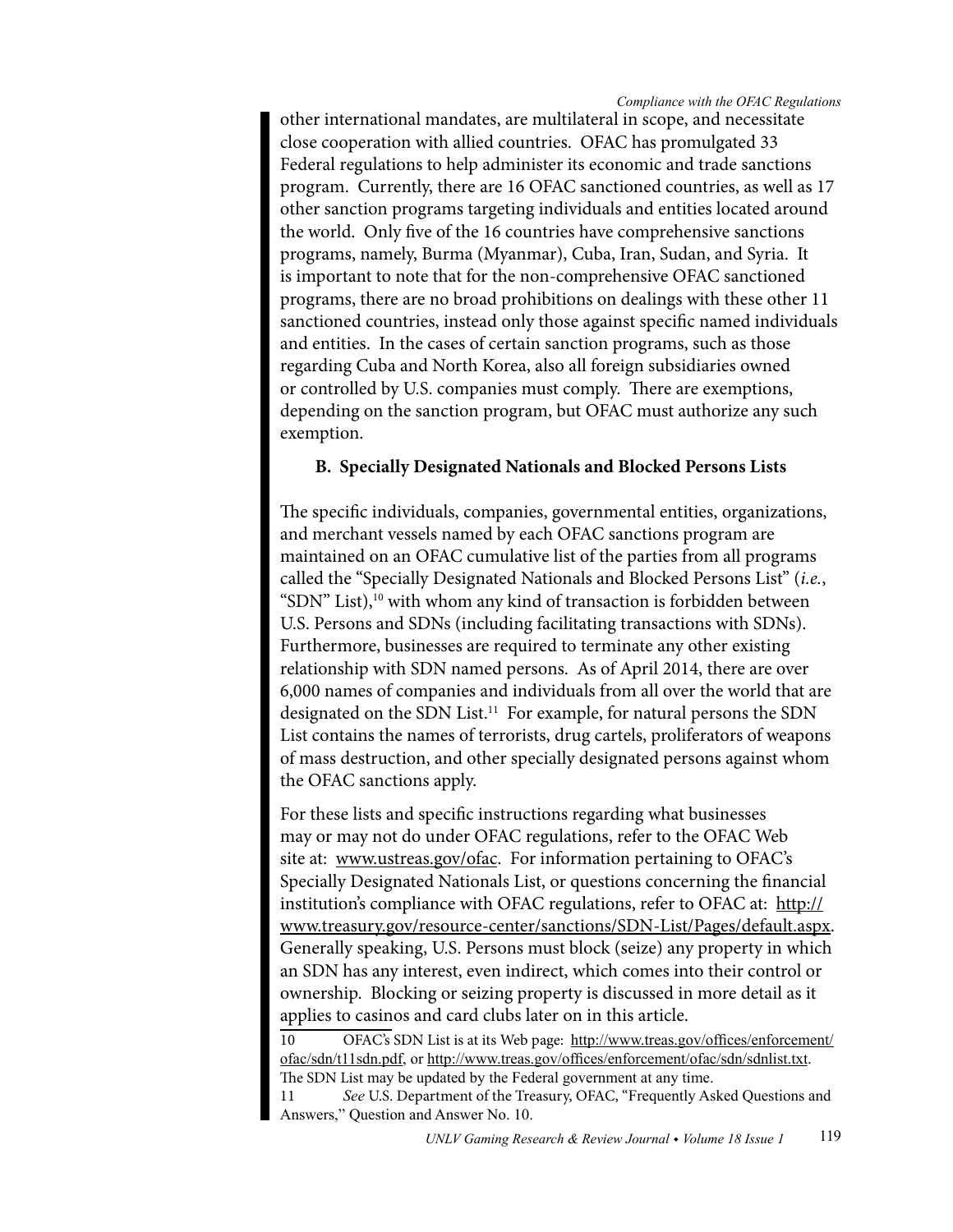OFAC's reporting regulations, codified at 31 C.F.R. Part 501, require U.S. financial institutions to block and file reports on accounts, payments, or transfers in which an OFAC-designated country, entity, or individual has any possession of, control, or interest in.<sup>12</sup> Financial institutions are required to file reports for transactions they block (*i.e.*, a Report of Blocked Transactions)<sup>13</sup> or reject (*i.e.*, a Report of Rejected Transactions).<sup>14</sup> The report of blocked transactions must be filed with OFAC within ten business days of the blocking of the property.15 Also, the report of rejected transactions must be filed with OFAC within ten business days of the rejection of the property.16 Failure to file required OFAC reports result in fines to financial institutions. The reports filed with OFAC are deemed privileged and confidential. In addition, OFAC requires U.S. financial institutions to file an annual report of all property blocked or funds retained under OFAC Regulations found in Title 31 of the Code of Federal Regulations, Parts 500 through 599. The latter report is to be submitted by September 30 each year to the Compliance Programs Division, OFAC, Department of the Treasury, Washington, D.C. 20220.<sup>17</sup> The Webpage link for these specific OFAC regulations is located at: [http://edocket.access.gpo.](http://edocket.access.gpo.gov/cfr_2010/julqtr/pdf/31cfr501.603.pdf) [gov/cfr\\_2010/julqtr/pdf/31cfr501.603.pdf.](http://edocket.access.gpo.gov/cfr_2010/julqtr/pdf/31cfr501.603.pdf)

In response to the September 11, 2001 terrorists' attacks, on September 23, 2001, President George W. Bush signed into law Executive Order 13224, which in general terms provides a means to disrupt the financial support network for terrorists and terrorist organizations. The Order does this by expanding the United States' power to target the support structure of terrorist organizations, to freeze the U.S. assets, and to block the U.S. transactions of terrorists and those that support them. For example, Executive Order 13224 blocks all property and interests in property of designated foreign persons, located in the United States, whom are:

<sup>12</sup> *See* 31 C.F.R. § 501.603. For example, when checking for verified name matches of individuals on the Specially Designated Nationals and Blocked Persons List (*i.e.*, "SDN" List) if funds are in a customer's deposit account, OFAC would require U.S.: financial institutions to block the funds and then notify it. Also, pertaining to OFAC regulations, the term "interest" when used in respect to property means interest of any nature whatsoever, direct or indirect.

<sup>13</sup> *See* OFAC Report of Blocked Transactions, located at: [http://www.treasury.gov/](http://www.treasury.gov/resource-center/sanctions/Documents/e_blockreport1.pdf) [resource-center/sanctions/Documents/e\\_blockreport1.pdf](http://www.treasury.gov/resource-center/sanctions/Documents/e_blockreport1.pdf).

<sup>14</sup> *See* OFAC Report of Rejected Transactions, located at: [http://www.treasury.](http://www.treasury.gov/resource-center/sanctions/Documents/e_recjectreport1.pdf) [gov/resource-center/sanctions/Documents/e\\_recjectreport1.pdf](http://www.treasury.gov/resource-center/sanctions/Documents/e_recjectreport1.pdf).

<sup>15</sup> *See* 31 C.F.R. § 501.603(b)(1)(i).

<sup>16</sup> *See* 31 C.F.R. § 501.604(c).

<sup>17</sup> *See* TD F 90-22.50, Annual Report of Blocked Property, located at: [http://www.](http://www.treasury.gov/resource-center/sanctions/Documents/td902250.pdf) [treasury.gov/resource-center/sanctions/Documents/td902250.pdf](http://www.treasury.gov/resource-center/sanctions/Documents/td902250.pdf). Also, *see* 31 C.F.R. § 501.603(b)(2).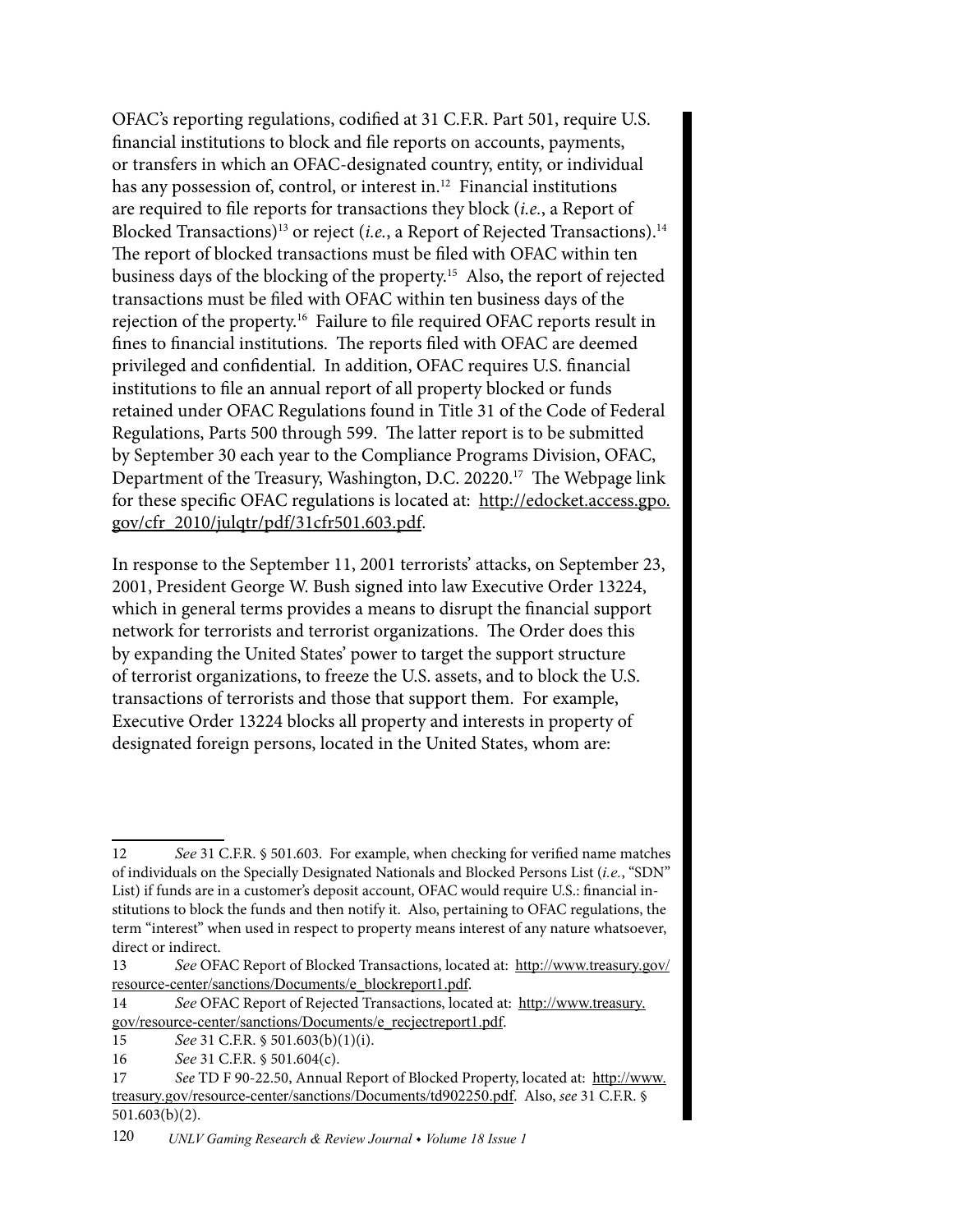". . . determined by the Secretary of State, in consultation with the Secretary of the Treasury and the Attorney General, to have committed, or to pose a significant risk of committing, acts of terrorism that threaten the security of U.S. nationals or the national security, foreign policy, or economy of the United States;"<sup>18</sup>

Additionally, Executive Order 13224 contains a somewhat similar provision for blocking assets of designated foreign persons ". . . determined by the Secretary of the Treasury, in consultation with the Secretary of State and the Attorney General . . . ." to have committed, or to pose a significant risk of committing, acts of terrorism. Also, this provision blocks all property and interests in property of designated foreign persons, located in the United States, whom are: "... determined by the Secretary of the Treasury, in consultation with the Secretary of State and the Attorney General; (i) to assist in, sponsor, or provide financial, material, or technological support for, or financial or other services to or in support of, such acts of terrorism. ..."<sup>19</sup> OFAC maintains a list of individuals and organizations identified by Executive Order 13224,<sup>20</sup> from the U.S. Department of State Web site.<sup>21</sup>

OFAC has issued a list of Frequently Asked Questions and Answers, which describes, among many other things, steps a financial institution should take before calling its compliance hotline toll free at 1-800-540-6322, or locally at 202-622-2490, regarding a possible hit on one of their watch lists.22 OFAC employees monitor the compliance hotline during Monday through Friday,23 7:00 a.m. to 7:00 p.m. EST.

<sup>18</sup> *See* 66 Fed. Reg. 49079 - 49083, 49079 (September 25, 2001), "Executive Order 13224 - Blocking Property And Prohibiting Transactions With Persons Who Commit, Threaten To Commit, Or Support Terrorism," Section 1(b), available at: [http://www.trea](http://www.treasury.gov/resource-center/sanctions/Documents/13224.pdf)[sury.gov/resource-center/sanctions/Documents/13224.pdf](http://www.treasury.gov/resource-center/sanctions/Documents/13224.pdf).

<sup>19</sup> *Ibid*., at 49080, Executive Order 13224, Section 1(d).

<sup>20</sup> *See* "Executive Order 13224 - Blocking Property And Prohibiting Transactions With Persons Who Commit, Threaten To Commit, Or Support Terrorism," available at: <http://www.treasury.gov/resource-center/sanctions/programs/documents/terror.pdf>.

<sup>21</sup> *See* U.S. Department of State, "Individuals and Entities Designated by the State Department Under E.O. 13224," Web site located at: [http://www.state.gov/j/ct/rls/other/](http://www.state.gov/j/ct/rls/other/des/143210.htm) [des/143210.htm](http://www.state.gov/j/ct/rls/other/des/143210.htm).

<sup>22</sup> *See* U.S. Department of the Treasury, OFAC, "Frequently Asked Questions and Answers," Question and Answer No. 5.

<sup>23</sup> OFAC employee availability excludes Federal Government Holidays.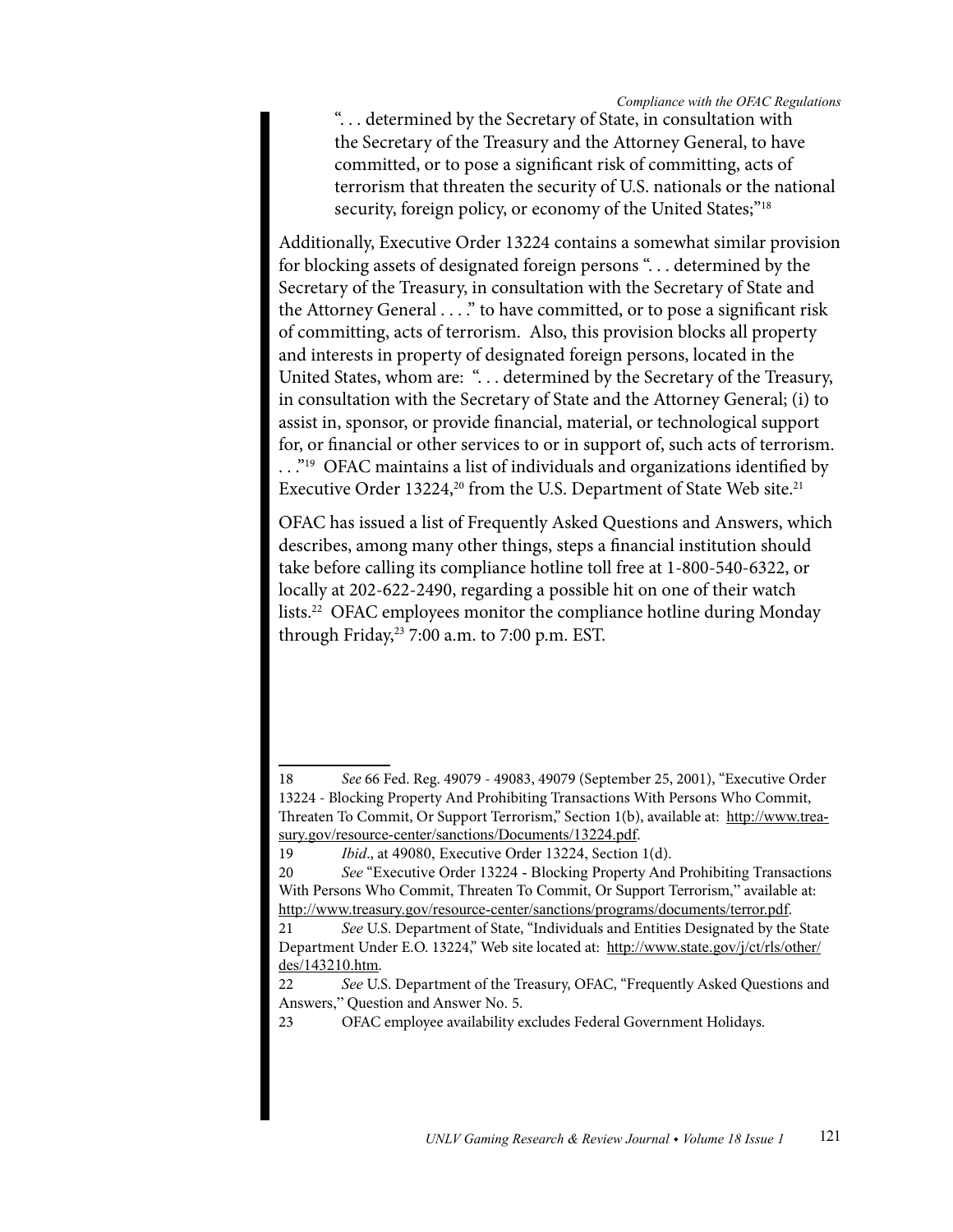# **V. Suspicious Activity Reporting and OFAC's Blocking Reports**

Financial Crimes Enforcement Network ("FinCEN")<sup>24</sup> has deemed its Bank Secrecy Act ("BSA") regulations requiring the filing of suspicious activity reports to be satisfied by the filing of a blocking report with OFAC in accordance with OFAC's reporting regulations. An OFAC blocking report describes potentially suspicious activity. OFAC provides the information on those reports to FinCEN for inclusion in the suspicious activity reporting database which is made available to law enforcement. Therefore, ". . . a financial institution that files a blocking report with OFAC due to the involvement in a transaction or account of a person designated as a Specially Designated Global Terrorist, a Specially Designated Terrorist, a Foreign Terrorist Organization, a Specially Designated Narcotics Trafficker Kingpin, or a Specially Designated Narcotics Trafficker, shall be deemed to have simultaneously filed a suspicious activity report on the fact of the match with FinCEN, in satisfaction of the requirements of the applicable suspicious activity reporting rule."<sup>25</sup> This interpretative guidance does not affect a financial institution's obligation to identify and report suspicious activity to FinCEN that is beyond an OFAC match. For example, when a financial institution is in possession of suspicious transaction information not included on the blocking report filed with OFAC, a separate suspicious activity report must be filed with FinCEN to include that information. As a further example, when a financial institution is aware of facts and circumstances surrounding the OFAC match that are independently suspicious and are otherwise required to be reported under existing FinCEN regulations, a separate suspicious activity report must be filed with FinCEN. When financial institutions follow this FinCEN guidance on filing a SAR with FinCEN pertaining to OFAC reporting obligations, this disclosure prevents OFAC from discovering a violation of its regulations which should have been disclosed to it.

24 OFAC and FinCEN are sister bureaus of the U.S. Department of the Treasury. FinCEN's role is to protect the U.S. financial system from abuse by domestic and international money launders, terrorist financers, and other financial criminals. In this capacity, FinCEN: (i) issues Federal regulations and interpretative guidance; (ii) provides outreach to the regulated industries, as well as civil and criminal law enforcement; (iii) supports the examination functions performed by designated Federal and State regulatory agencies; (iv) pursues civil enforcement actions when warranted; (v) maintains and processes information reported under the BSA, as well as makes the information available to law enforcement and regulatory authorities; (v) provides investigative case support to law enforcement and regulators; (vi) identifies and issues financial crime trends, patterns, and emerging threats based on suspicious activity reporting; and (vii) fosters international cooperation with its governmental counterparts around the world. Also, FinCEN serves as the U.S. financial intelligence unit ("FIU") and as of 2013 is one of 132 FIUs making up the Egmont Group of Financial Intelligence Units.

25 *See* FinCEN Interpretive Guidance: Interpretation of Suspicious Activity Reporting Requirements to Permit the Unitary Filing of Suspicious Activity and Blocking Reports, December 2004, page 4, available at [http://www.fincen.gov/news\\_room/nr/pdf/20041214a.](http://www.fincen.gov/news_room/nr/pdf/20041214a.pdf) [pdf](http://www.fincen.gov/news_room/nr/pdf/20041214a.pdf).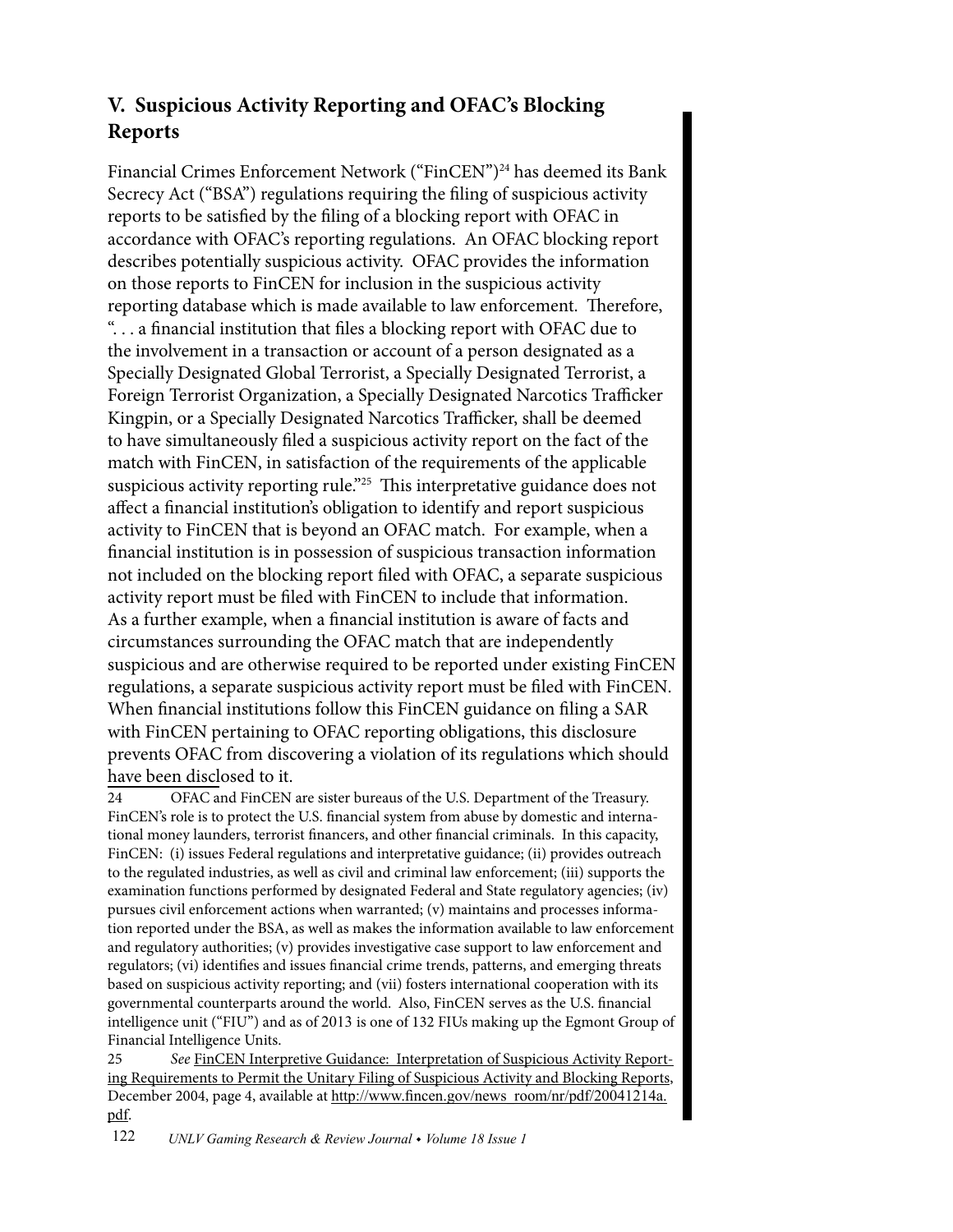Based on the discussions above, it should be clear that OFAC requirements are separate and distinct from the FinCEN's requirements under the USA PATRIOT Act and the BSA. Primarily, FinCEN's regulations pertain to money laundering and terrorist financing, while OFAC enforces economic and trade sanctions as a tool of U.S. foreign policy. Since OFAC and FinCEN share a somewhat similar national security goal, institutions may confuse compliance with the USA PATRIOT Act and FinCEN's requirements as compliance with U.S. trade sanctions laws. The only area where FinCEN and OFAC regulations converge is derived from FinCEN's determination that its regulations requiring the filing of suspicious activity reports can be satisfied by the filing of a blocking report with OFAC, which was discussed herein.

## **VI. Casino Compliance with OFAC**

This section discusses four aspects of how a casino or card club can comply with the OFAC sanctions program and the specially designated nationals list, namely, (i) FinCEN casino recordkeeping provisions can assist in OFAC compliance, (ii) casino compliance with SDN list, (iii) searching the SDN List, and (iv) creation and implementation of an OFAC compliance program. Section VI is of critical importance to assist a casino or card club to develop an effective OFAC compliance program.

## **A. FinCEN Casino Recordkeeping Provisions Can Assist in OFAC Compliance**

Pertaining to the FinCEN's regulations, customers can gamble anonymously at U.S. casinos and card clubs <u>unless</u> they: (i) open a check cashing, credit, deposit, player rating, or slot club account; (ii) conduct reportable currency transactions in excess of \$10,000 in a gaming day, including multiple transactions;<sup>26</sup> or (iii) fall under FinCEN's customer identification requirements for deposit and credit accounts, $27$  checks with a face value of \$3,000 or more,<sup>28</sup> domestic wire transfers in excess of \$3,000,<sup>29</sup> and international wire transfers of any dollar value.<sup>30</sup> (Emphasis added.)

<sup>26</sup> *See* 31 C.F.R. §§ 1021.311 and 1021.313. These casino currency transaction reporting requirements pertain to filing FinCEN's Currency Transaction Report.

<sup>27</sup> *See* 31 C.F.R. § 1021.410(a).

<sup>28</sup> *See* 31 C.F.R. § 1021.410(b)(9).

<sup>29</sup> *See* 31 C.F.R. § 1010.410(e) and (f).

<sup>30</sup> *See* 31 C.F.R. § 1021.410(b)(5). Also, see FIN-2009-G004– Frequently Asked Questions – Casino Recordkeeping, Reporting and Compliance Program Requirements (September 30, 2009), Question and Answer No. 20, available at: [http://www.fincen.gov/](http://www.fincen.gov/statutes_regs/guidance/pdf/fin-2009-g004.pdf) [statutes\\_regs/guidance/pdf/fin-2009-g004.pdf](http://www.fincen.gov/statutes_regs/guidance/pdf/fin-2009-g004.pdf).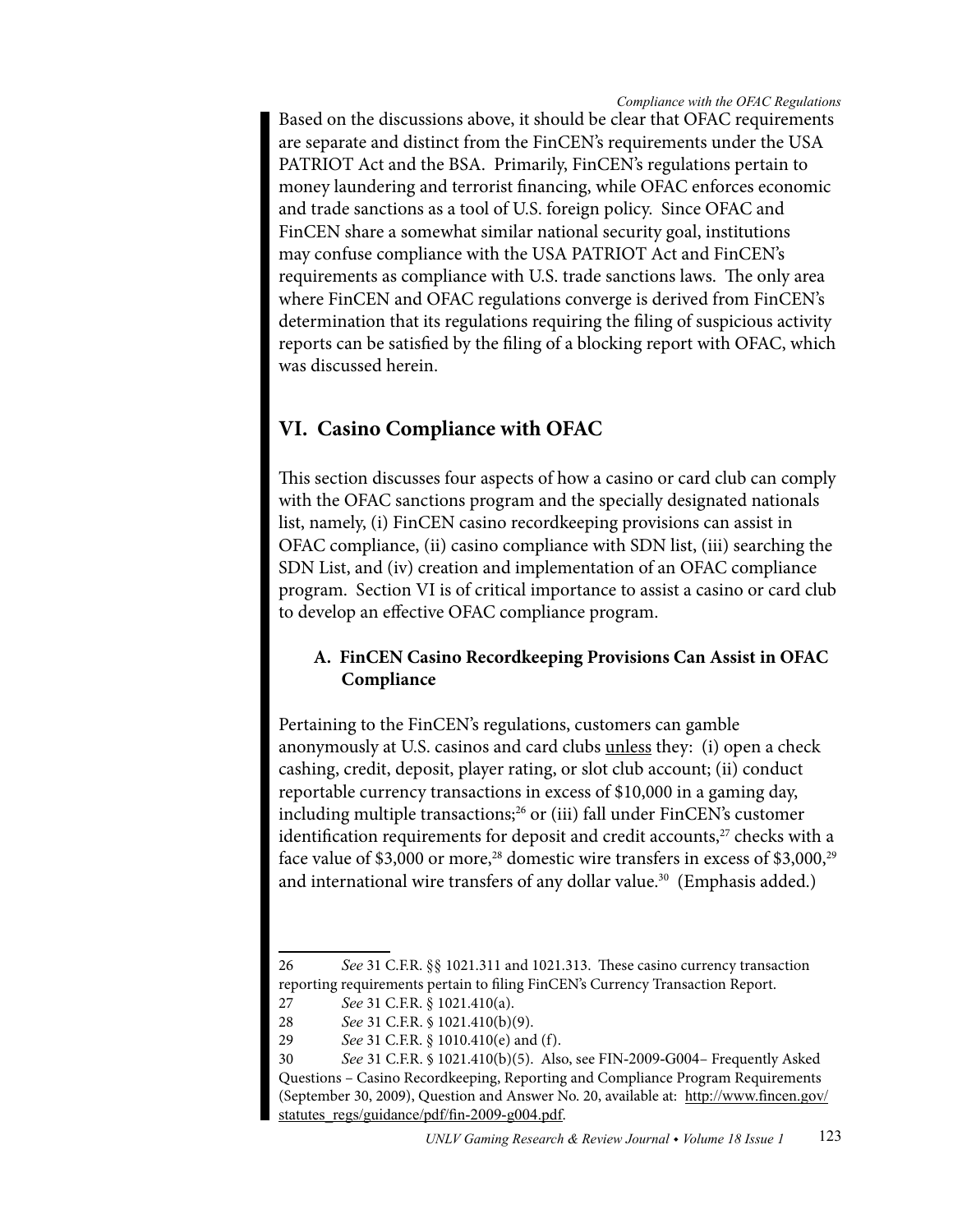In a casino or card club environment the only realistic way that a casino or card club would be able to check OFAC's SDN List is if a customer: (i) opened one of the aforementioned 5 types of casino accounts, (ii) triggered the FinCEN currency transaction reporting requirement, (iii) any Federal income tax form filed containing customer information; or (iv) triggered any of the three FinCEN recordkeeping requirements discussed above. Therefore, a practical way OFAC's regulations would apply in a casino or card club is for customers with deposit or credit accounts, check cashing accounts, other financial transactions documented in slot club player and/ or player rating accounts. Another practical way that OFAC's regulations would apply in a casino or card club would be for customers who are foreign nationals and are entered on: (i) FinCEN 112, Currency Transaction Report ("CTR"), (ii) listed on IRS Forms W-2G, Certain Gambling Winnings (*e.g.*, keno, off-track betting, or slot win); (iii) listed on IRS Forms 1042-S, Foreign Person's U.S. Source Income Subject to Withholding;<sup>31</sup> or (iv) listed on IRS Form 1099-Misc, Miscellaneous Income (*e.g.*, pertaining to prizes or awards). For example, a reasonable procedure would be to search the SDN List, or use commercial vendor software to do such a search, to prevent OFAC violations before issuing an IRS Form 1042-S on a jackpot payout, or any other type of financial transaction, with individuals known to be foreign nationals. A further practical way would be to search the SDN List for customers conducting large foreign currency exchanges involving casino deposit accounts.<sup>32</sup> Therefore, a casino or card club would be obliged to query the OFAC SDN List before conducting any of the above transactions pursuant OFAC regulations. Also, established casino accounts on customers should be compared periodically with the current and updated OFAC lists.

<sup>31</sup> A casino issues IRS Form 1042-S to a nonresident alien for most gambling winnings. Proceeds from a wager placed in baccarat, blackjack, craps, roulette, or big-6 wheel are not amounts subject to reporting on an IRS Form 1042-S. (Emphasis added.) A foreign person is subject to a 30 percent withholding rate unless the recipient is from one of the tax treaty countries listed under Gambling Winnings (Income Code 28) in Pub. 515, in which case, such bilateral governmental treaties can contain provisions that can modify this rate. 32 Foreign currency exchanges occur when a customer exchanges of currency of one country for currency of another country (usually foreign for U.S.). Many casinos maintain records for foreign currency exchanges that typically consist of a tally sheet that describes the amount of exchange above a certain threshold, as well as calculations based on current exchange rates, that occurred between a casino cage cashier and a customer, regardless if they relate to gambling. Typically, when a customer's foreign currency transaction exceeds a sufficiently high U.S. dollar amount a casino records the foreign currency by denomination on an internal casino receipt form which reflects the rate of exchange and the name of the foreign currency which was exchanged or deposited (*i.e.*, front money deposit, safe keeping deposit, or wagering). Also, a cage cashier segregates any foreign currency, regardless of the amount. For deposit accounts only, a customer's foreign currency would be segregated, a receipt prepared, and the currency and receipt kept by customer name or account number in an imprest drawer. Outside of deposit transactions, foreign currency received by a cage cashier also would be segregated in an imprest drawer, but not kept by customer name. Unfortunately, for non-deposit account transactions no customer name is recorded unless a transaction is in excess of \$10,000.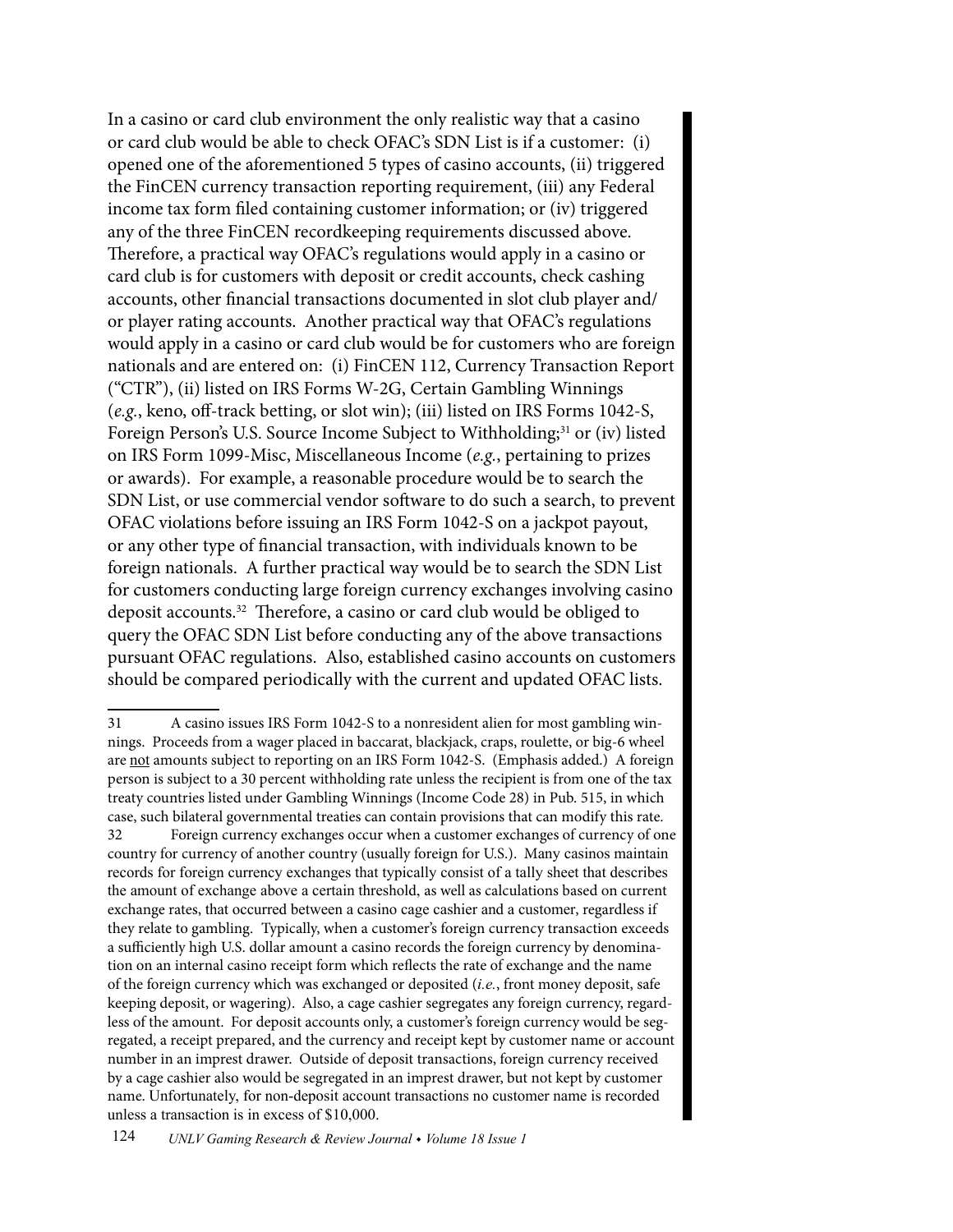#### **B. Casino Compliance with SDN List**

A casino, or a card club, and their employees may be exposed to transactions that are subject to OFAC regulations since gaming/gambling attracts customers worldwide. Thus, the nature of the gaming industry poses inherent risks that an individual on the SDN List could be a casino customer and gain access to the U.S. financial system through conducting gambling transactions in a casino or card club. All U.S. persons, including casinos and card clubs, must take reasonable action to ensure that illicit transactions involving targeted countries and SDNs are interdicted. Pursuant to OFAC regulations, in the event that a casino or a card club determines that a customer's full name, recorded in its database or involved with a request for a financial service, matches a name on the SDN List, a casino or a card club should request the customer's passport number, date of birth, and place of birth.<sup>33</sup> If the name and any of this other identifying information matches the SDN List, a casino or a card club should inform the customer that it cannot permit him/her to conduct any transactions at the casino or a card club since it is prohibited by U.S. law from conducting transactions with individuals and entities on the SDN List. Also, for verified name matches of individuals on the SDN List, when such funds are in a customer's deposit account and/or involve repayments to a customer's credit account, a casino or card club must block the funds and notify OFAC. In addition, it is permissible for a casino or card club to reveal to a customer that the reasons that funds on deposit and/or involved in repayment of a marker were blocked was due to a hit on the OFAC SDN list. Moreover, a casino or card club needs to be aware that there is no minimum dollar amount for blocking transactions involving individuals and entities on the SDN List.<sup>34</sup>

33 Please note that a number of commercial vendors offer software that will search OFAC's SND list and sanction programs, as part of the financial transaction and report matches for businesses, prior to completing transactions. Most depository institutions use such commercial vendor software as they are conducting customer transactions to prevent OFAC violations. For example, some casinos will use Equifax, Inc., to complete an OFAC review/screen during a credit inquiry process. Equifax, a consumer credit reporting agency that is headquartered in Atlanta, Georgia, will provide OFAC results on a customer's credit report to financial institutions that have contracted for its services. Other consumer credit reporting agencies may offer this type of service as well. *See* "Terrorism Prevention and OFAC: What Every Casino Must Know," by Mindy Letourneau*, (*October 1, 2011), available at: [http://www.casinoenterprisemanagement.com/articles/october-2011/](http://www.casinoenterprisemanagement.com/articles/october-2011/terrorism-prevention-and-ofac-what-every-casino-must-know) [terrorism-prevention-and-ofac-what-every-casino-must-know](http://www.casinoenterprisemanagement.com/articles/october-2011/terrorism-prevention-and-ofac-what-every-casino-must-know).

34 For tribal casinos, *see* National Indian Gaming Commission "Bulletin 2007-3, Office of Foreign Asset Control (OFAC) Compliance" (November 9, 2007), available at: [http://www.nigc.gov/Reading\\_Room/Bulletins/Bulletin\\_No.\\_2007-3.aspx](http://www.nigc.gov/Reading_Room/Bulletins/Bulletin_No._2007-3.aspx). Please note that Federally recognized tribes and tribal businesses (including casinos), must comply with OFAC regulations, regardless of whether or not they are considered financial institutions under FinCEN's regulations, because they are considered U.S. persons. Also, a September 2007, Office of Inspector General ("OIG"), Audit Report of Foreign Assets Control noted that: "OFAC requirements impact . . . certain industries regulated by the IRS." The OIG report continued by stating that: "[i]ndustries regulated by the IRS for Bank Secrecy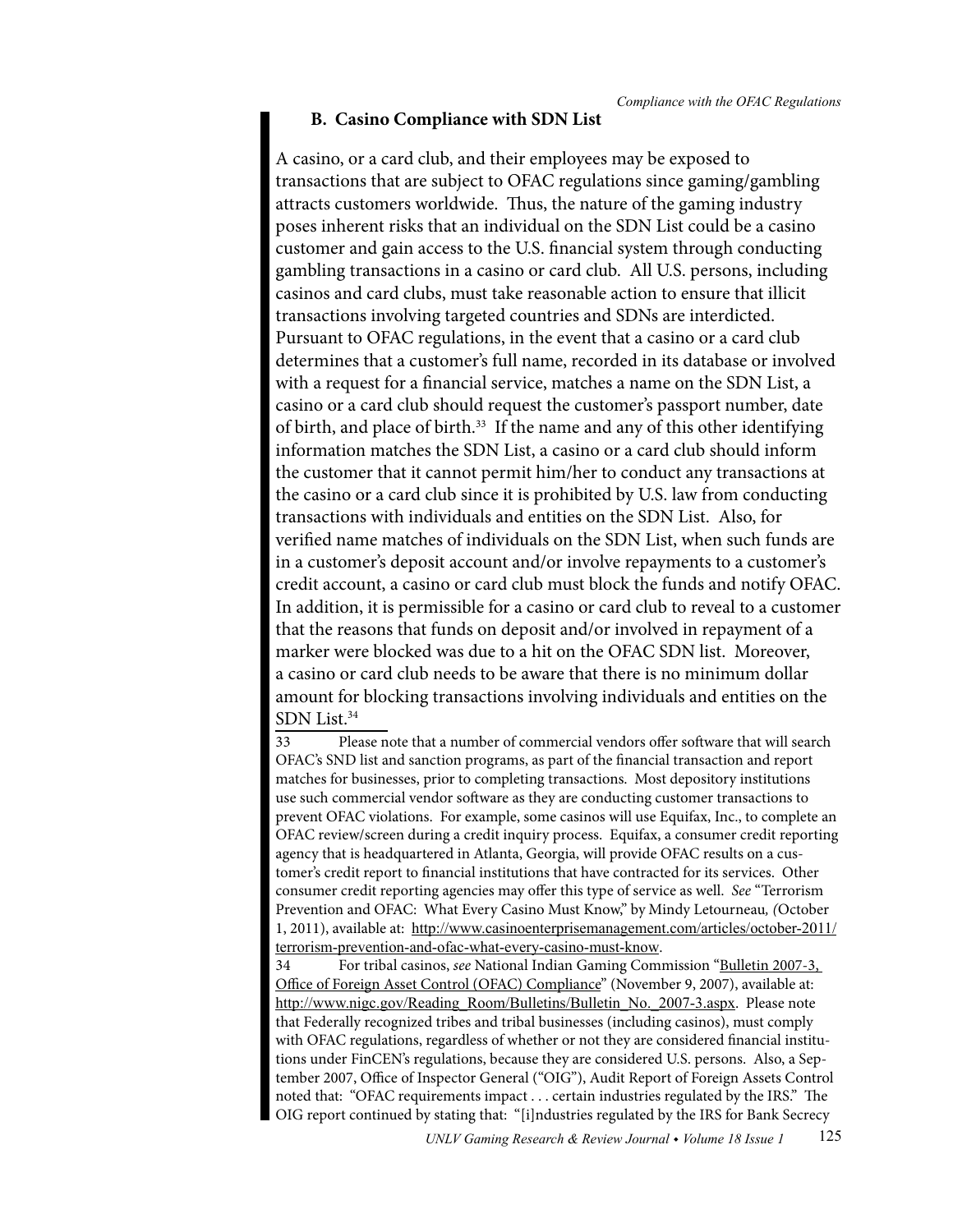Casinos or card clubs are required to prohibit or reject many types of cage financial transactions that occur with specified countries, entities, U.S. citizens, and permanent resident aliens, and in certain cases, to block customer deposit and/or credit accounts with specific countries, entities, U.S. citizens, and permanent resident aliens. While OFAC does not mandate that casinos or card clubs test every transaction and identify every customer, it does require casinos or card clubs to examine their transactions, as well as the risks that customers may be on the SDN List, and then to have policies, procedures, and internal controls to mitigate that risk.

OFAC compliance requirements will impact primarily the following casino and/or card club financial services offered to customers whom are foreign nationals and may be on the SDN List: (i) deposit accounts (*i.e.*, access, front money, safekeeping, and wagering),<sup>35</sup> (ii) credit accounts,<sup>36</sup> (iii) ACH electronic payments transaction, $37$  and (iv) electronic wire transfers, as well as wire transfers to countries, jurisdictions, and governments designated by OFAC with economic sanctions. There are other types of casino or card club financial transactions that are subject to OFAC requirements such

36 A casino can offer a credit account which will allow a customer to take out a marker (*i.e.*, IOU) draw on a casino line of credit to obtain chips, currency, or tokens for gambling purposes. Customers repay the credit extensions with chips, currency, tokens, negotiable instruments, wire/fund transfers, money transfers, *etc*. Also Central Credit, Inc., which is owned by Global Cash Access, Inc., maintains credit history and other information on players for the mutual use of those casinos that subscribe to its services.

37 ACH stands for Automated Clearing House, which is an electronic financial network in the United States that processes large volumes of credit and debit transactions in batches.

Act and OFAC compliance include casinos, money services businesses, insurance companies, and jewelers." *See* Department of the Treasury, Office of Inspector General, Audit Report (OIG-07-048), "Foreign Assets Control" (September 20, 2007), 1 - 25, at page 9, available at: [http://www.treasury.gov/about/organizational-structure/ig/Documents/](http://www.treasury.gov/about/organizational-structure/ig/Documents/OFAC%20Final%20Report%209-20-07.pdf) [OFAC%20Final%20Report%209-20-07.pdf](http://www.treasury.gov/about/organizational-structure/ig/Documents/OFAC%20Final%20Report%209-20-07.pdf).

<sup>35</sup> Money deposited by a customer into a personal front money account with a cage cashier could later be withdrawn at a gaming table (in the form of chips to bet or wager with after signing a so-called "front money marker" against the deposited funds), electronic gaming devices (in the form of credits or access cards), or later at a cage (in the form of casino check, currency, wire transfer, *etc.*). This internal account is offered to allow a customer to deposit with a casino funds to be gambled or won. A wagering account is similar to a front money account, except that it is limited to pari-mutuel horse race or greyhound transactions with book/sports pool window cashiers. An access account uses a customer plastic casino credit card-sized device, with a magnetic strip, to deposit and transfer funds to and from designated electronic gaming devices (*e.g.*, a slot machine/video lottery terminal) or table games, as well as for conducting other transactions at casino cages. Also, card clubs maintain such personal deposit accounts, but call them instead "player bank accounts."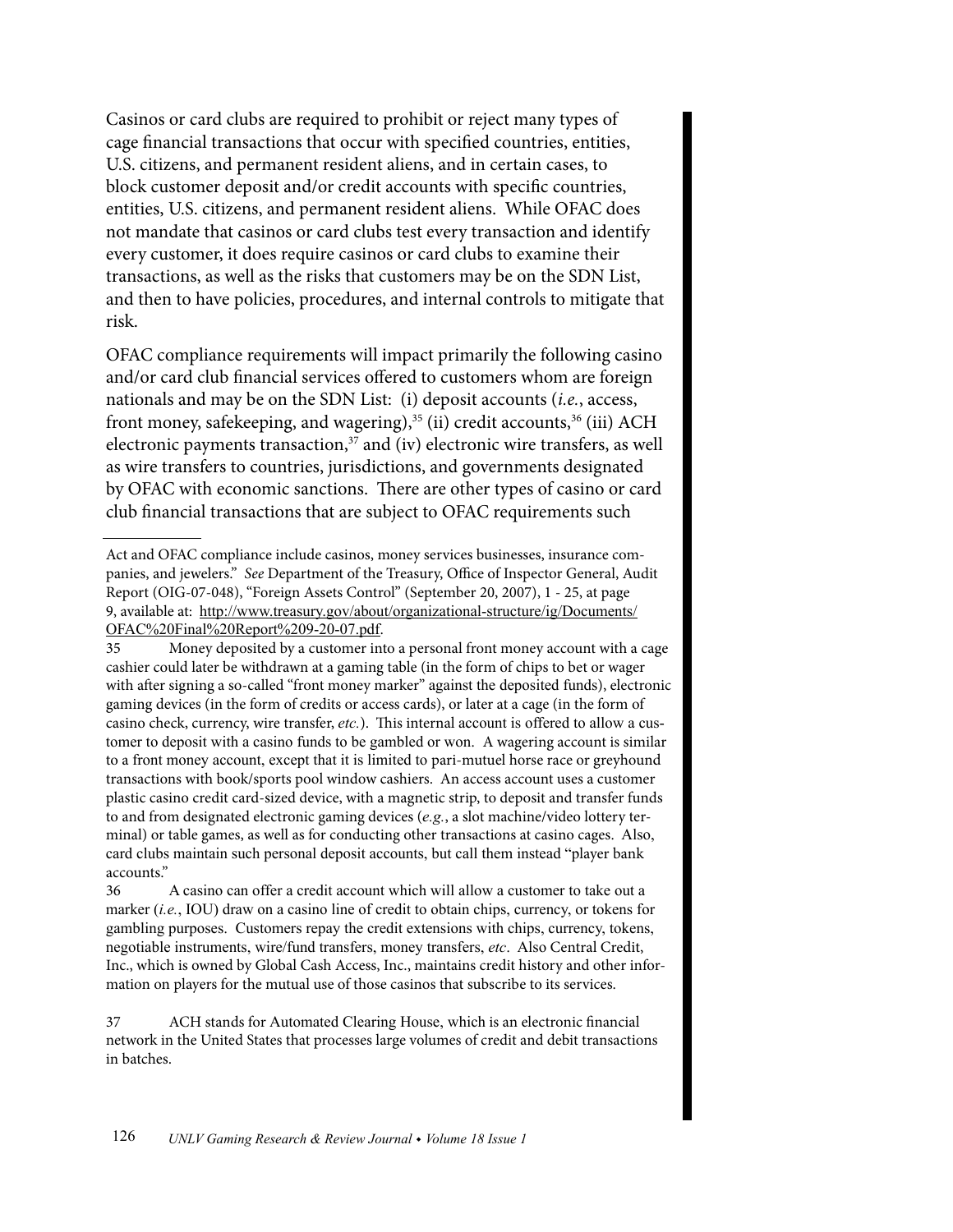as: (i) check cashing,<sup>38</sup> (ii) check payments, (iii) credit card advances, (iv) jackpot payouts, (v) foreign currency exchanges, (vi) customer safety deposit boxes,39 and/or (vii) any other transaction that may be considered prohibited when performed with specific countries, entities, U.S. citizens, and permanent resident aliens. For these types of services and transactions a casino or card club needs to understand that the time to vet such transactions against watch lists is **before** accepting or paying out funds. (Emphasis added.) If a casino or a card club has a compliance process for vetting such funds before being accepted and then it later turns out that an unwitting OFAC violation has occurred, a casino or card club would be in a better position in regards to civil penalties if it has made a reasonable effort to comply with OFAC requirements.<sup>40</sup>

A casino or card club has two alternatives for searching the SDN List, namely automated or manual searches. A casino or card club would need to consider its risk factors before deciding whether it should purchase computer software and/or equipment to do automated SDN List searches. If a casino or card club decides, based on conducting an OFAC risk-based assessment, that the return on investment of software and/or equipment would be in the low to mid-range, it could require cage employees, for example, to download regularly from OFAC's Web site the SDN List in "PDF" or text formats<sup>41</sup> to a main cage computer, or possibly its information systems staff could download the list to its computer network. If a casino or card club decides to use a manual process, based on conducting an OFAC risk-based assessment, and determines that it is at low to very low risk for an OFAC-related transaction, it could require cage employees, for example, to download the SDN List periodically (*e.g.*, monthly or quarterly). Sometimes, OFAC updates the SDN List every few days or so, but the time period can be longer.

On March 13, 2013, OFAC launched a [new and improved tool for](http://www.treasury.gov/resource-center/sanctions/SDN-List/Pages/fuzzy_logic.aspx)  [searching its SDN List](http://www.treasury.gov/resource-center/sanctions/SDN-List/Pages/fuzzy_logic.aspx). The new version of SDN Search provides users with much greater flexibility when searching for names since it no longer returns only exact matches. Now SDN Search makes use of character, phonetic, and string matching algorithms to provide a user with a broader

Please note that while OFAC has issued a helpful list of 358 "Frequently Asked Questions and Answers," unfortunately, none of them addresses some gambling transactions on the casino floor (*e.g.*, purchases of high denomination casino chips with currency at gaming tables). This is problematic since within a casino a chip (a bearer "IOU" instrument) and currency are fungible items, which means that they are exchangeable or interchangeable with each other.

41 Please see footnote 6.

<sup>38</sup> Check cashing would include each transaction between a casino and its customers involving the following types of instruments: business checks (including casino checks); cashier's checks; official bank checks; personal checks; third-party checks; promissory notes; traveler's checks; and money orders.

<sup>39</sup> Even though a casino or card club would not know the contents of a customer's safety deposit box, such names would need to be vetted prior to assigning the box.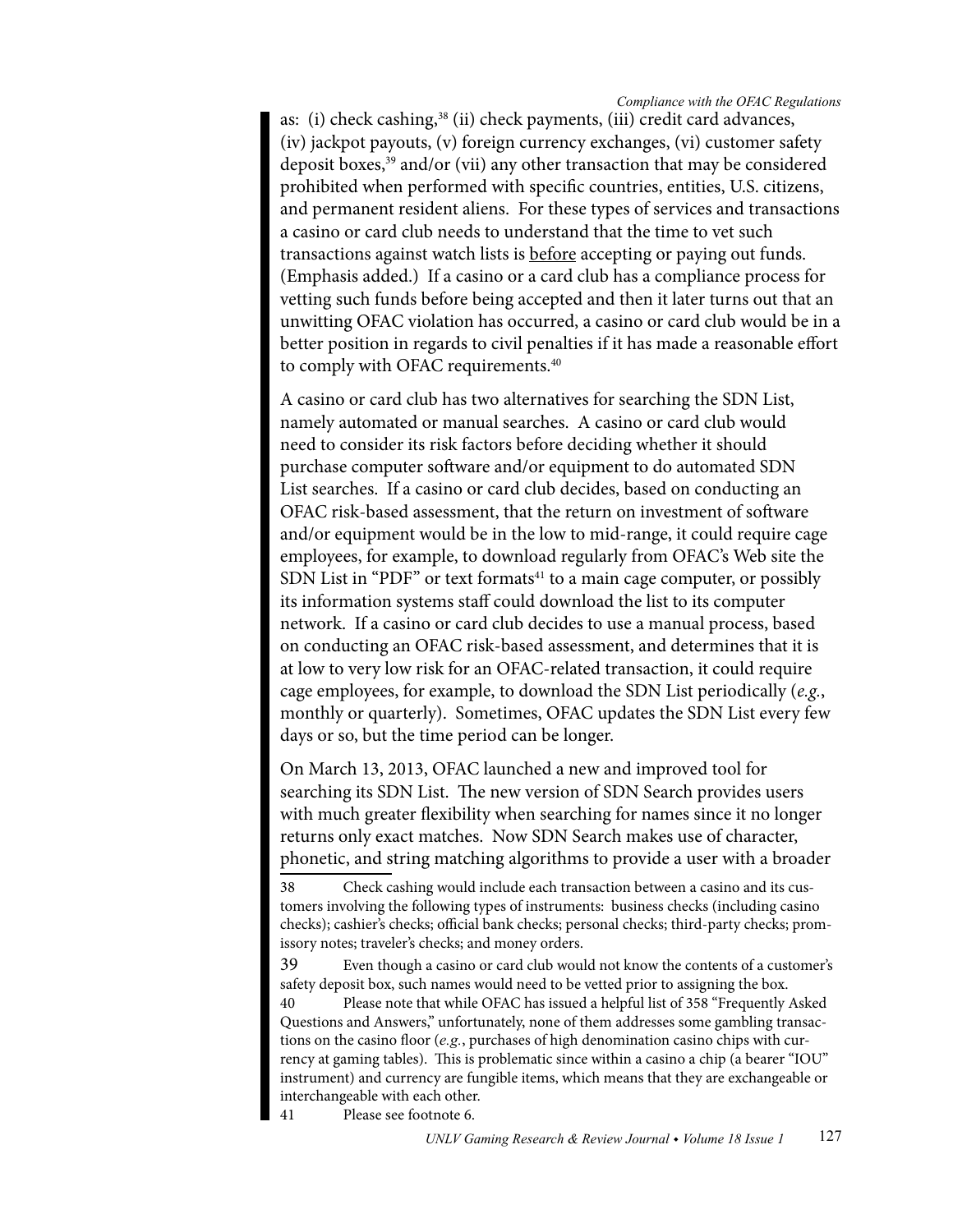set of search results. The new tool gives SDN Search the ability to account for differences in spelling and transliteration. OFAC offered this upgraded research tool free to the public to give users of the SDN List an improved searching capability to aid in assuring compliance.<sup>42</sup>

Given the above, casinos and card clubs should review customer cage transactions involving: (i) deposit accounts, (ii) credit accounts, (iii) check cashing, (iv) check payments, (v) credit card advances, (vi) electronic wire transfers, (vii) jackpot payouts, and (vii) foreign currency exchanges against the OFAC SDN List to determine if an individual is listed with OFAC, as well as against the names of OFAC sanctioned countries. If there is an individual name match, check the date of birth and Social Security number (if available) to confirm a valid match. If an individual name is not the same as found on the SDN list, then likely there is no valid name match. Nonetheless, when there are positive matches against the SDN List and/or U.S. economic sanctioned countries, casinos and card clubs must block the transactions. Title to blocked property remains with the sanctions target (designated country, national, or blocked person), but the exercise of rights associated normally with the ownership of such property is re-delegated to the U.S. Treasury Department and controlled by OFAC specific licenses.

If a casino or card club does not notify OFAC of a customer's illicit transaction and/or reject a customer's illicit transaction, which will pass through the United States' banking system, a casino's or card club's depository institution has a regulatory duty to do so regardless. A casino's or card club's depository institution will review all casino or card club deposits against the SDN List, and if there is a valid match, the depository institution will notify OFAC immediately. As such, a casino or card club which forwards a customer's check, and/or marker deposit to its commercial bank for deposit to its business account, but does not review the OFAC SDN List and/or sanction program, could be subject to significant OFAC penalties for a willful violation<sup>43</sup> of its requirements. The same would be true of a customer's sending or receiving a wire transfer from, to, or through a casino's or card club's commercial bank as it may pertain to OFAC requirements.

<sup>42</sup> *See* OFAC, Research Center, "New SDN Search Tool" (March 13, 2013), available at: [http://www.treasury.gov/resource-center/sanctions/OFAC-Enforcement/Pag](http://www.treasury.gov/resource-center/sanctions/OFAC-Enforcement/Pages/20130313.aspx)[es/20130313.aspx](http://www.treasury.gov/resource-center/sanctions/OFAC-Enforcement/Pages/20130313.aspx).

<sup>43</sup> Please note that OFAC regulations do not include violations for gross negligence or a pattern of negligent activity.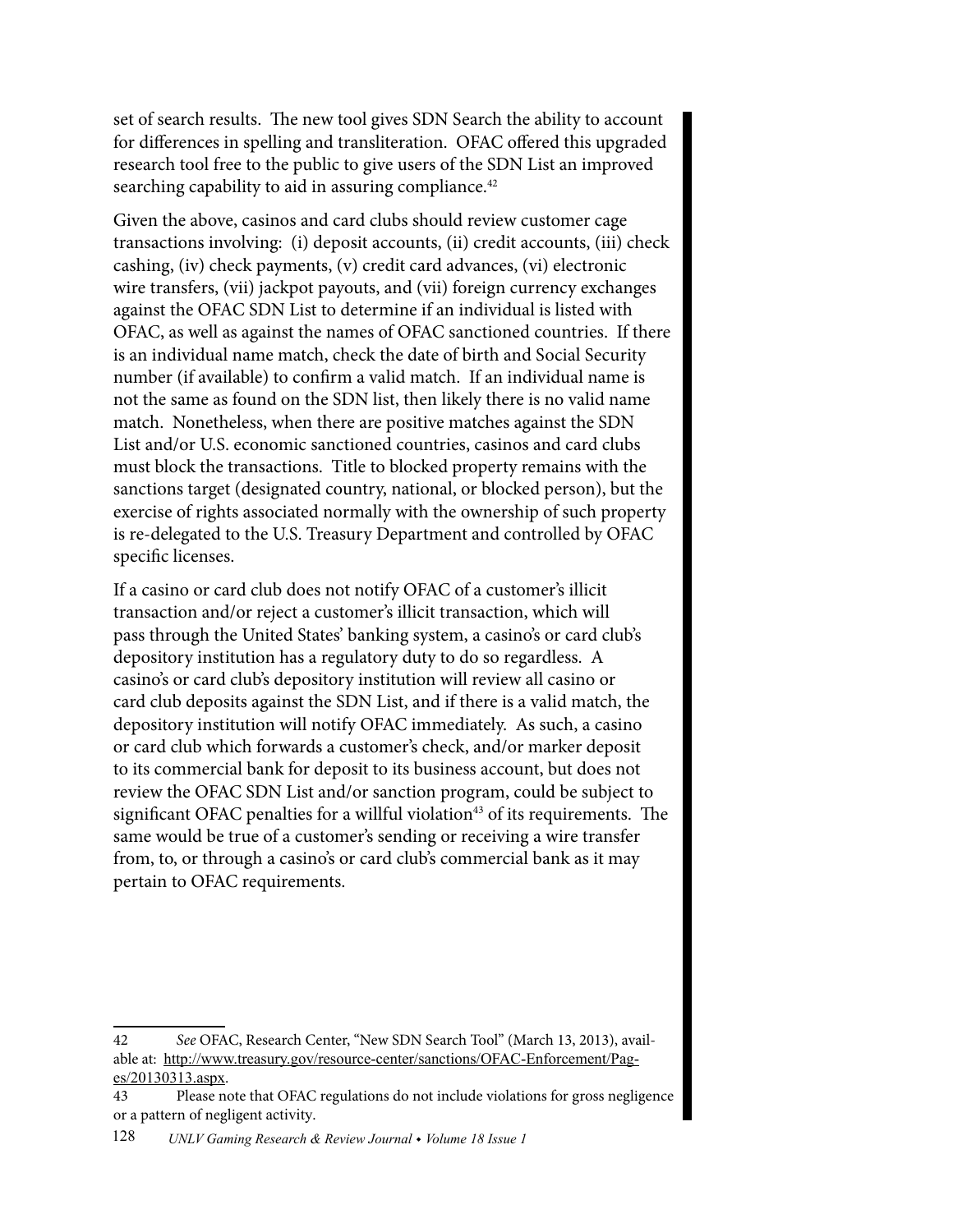## **C. Assessment of OFAC Risks that a Casino Faces**

Casinos or card clubs should consider evaluating those risks and examine other factors. Casinos or card clubs may find useful as guidance the overall approach taken in FIN-2010-G002, Suggested Best Practices - Casino or Card Club Risk-Based Compliance Indicators, (June 30, 2010).<sup>44</sup> The document provides factors to consider and suggested best practices to assist in the development of BSA risk-based approach indicators, procedures, and internal controls standards for casinos and card clubs to combat money laundering and terrorist financing. Also, the document provides a basic framework for casinos and card clubs to reference when developing their own compliance policies, procedures, internal controls, and systems that accurately and proportionately reflect their business/customer risk profile. While this guidance was written for BSA compliance, the vast majority of the general and customer risk-based indicators would apply equally well to overall compliance with OFAC.

Besides the indicators listed in this guidance, a couple of other helpful indicators to include would be the number of taxable jackpots a casino processes for non-U.S. citizens,<sup>45</sup> and casino supplies and/or vendors used whose company or corporate headquarters is located outside the United States (*e.g.*, the Caribbean and Central America). By conducting a risk assessment, casino or card club management can determine its high-risk transactions, which require a SDN List search, and institute appropriate policies, procedures, and internal controls based on those transactions. Also, as part of an internal audit process, an audit staff should review management's risk assessment and its policies, procedures, and internal controls for reasonableness.

## **D. Creation and Implementation of an OFAC Compliance Program**

While not required by specific regulation, but rather as a matter of prudent business policies and procedures as well as to ensure reasonable compliance, casinos and card clubs should consider establishing and maintaining an effective, written OFAC program that is commensurate with their OFAC risk profile (based on the types of customers, products, and services, as well as geographic locations). Also, casinos and card clubs should include as part of their OFAC risk profile an analysis of their international marketing practices for touch-points that could result in an OFAC violation. An effective program to comply with OFAC should identify high-risk areas, if any, and provide, for example,: (i) create and retain records; (ii) appropriate policies, procedures, and internal controls for screening and reporting, (iii) periodic independent internal/external testing for compliance, (iv) 44 This guidance for casino or card club risk-based compliance indicators is at Web page: [http://www.fincen.gov/statutes\\_regs/guidance/pdf/fin-2010-g002.pdf](http://www.fincen.gov/statutes_regs/guidance/pdf/fin-2010-g002.pdf). The author of this article was the drafter of this guidance document.

Please note that a non-U.S. citizen would be a nonresident alien.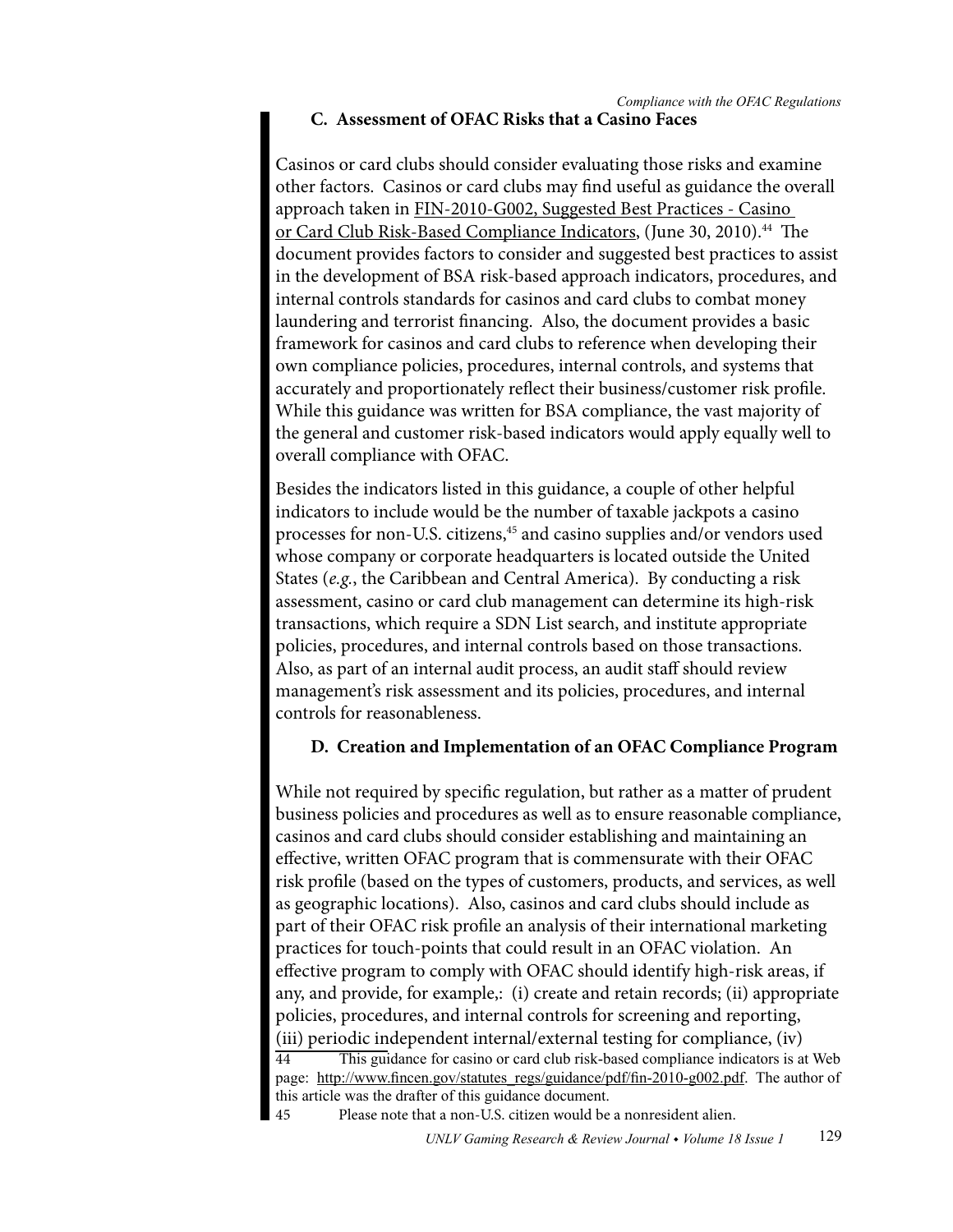designate an employee or employees as responsible for compliance, (v) an ongoing training program for appropriate personnel in all pertinent operational areas, and (vi) use of automated processing systems and automated programs to aid in assuring compliance.

OFAC does not mandate a specific type of compliance program that casinos or card clubs should have, but instead acknowledges that every organization has a different level of risk that must be assessed to determine the best way to ensure that it does not do business with a sanction's target. Thus, as a matter of prudent business policies and procedures as well as to ensure reasonable compliance, casinos or card clubs should consider conducting an annual risk assessment to review their customer transaction types.

To promote the implementation of risk-based compliance programs, OFAC has conducted reviews of casinos and participated in outreach events to educate the gaming industry about best practices from an OFAC perspective. Partnering with the Federal Indian Gaming Working Group ("IGWG"),46 OFAC engaged in a collaborative effort with other Federal agencies to promote the use of internal controls and due diligence as pillars of a strong compliance program.

If a casino or card club decides not to establish an OFAC compliance program, or establishes a program but fails to implement the program, it may expose its business to significant criminal and/or civil penalties. Therefore, when a casino or card club establishes an internal or external program to audit for OFAC compliance, it helps to protect the gambling establishment against significant criminal and/or civil fines and penalties while also helping to discourage or keep criminals from using a casino or card club to circumvent OFAC requirements.

It is suggested that a casino and a card club should designate compliance personnel responsible for monitoring its compliance with OFAC requirements. Also, formal compliance responsibilities should be assigned to other operations and systems managers such as a credit manager, a casino cage manager, a cage shift manager, a front window cashier (general cashier), a slot cashier, and an information technology manager.

A casino or card club with an internal auditing department could be designated with assisting in the development of a corporate OFAC compliance program and then be required with verifying those policies, procedures, and internal controls that were established are being followed. If a casino's or card club's internal audit department conducts quarterly BSA audits, and its OFAC risk profile suggests a longer time period for

<sup>46</sup> Member agencies of the IGWG are the National Indian Gaming Commission; the Federal Bureau of Investigation; Bureau of Indian Affairs, Office of Law Enforcement Services; Internal Revenue Service, Office of Tribal Government; Department of the Interior, Office of the Inspector General; Financial Crimes Enforcement Network; and the Department of Justice, United States Attorney's Subcommittee on Indian Issues.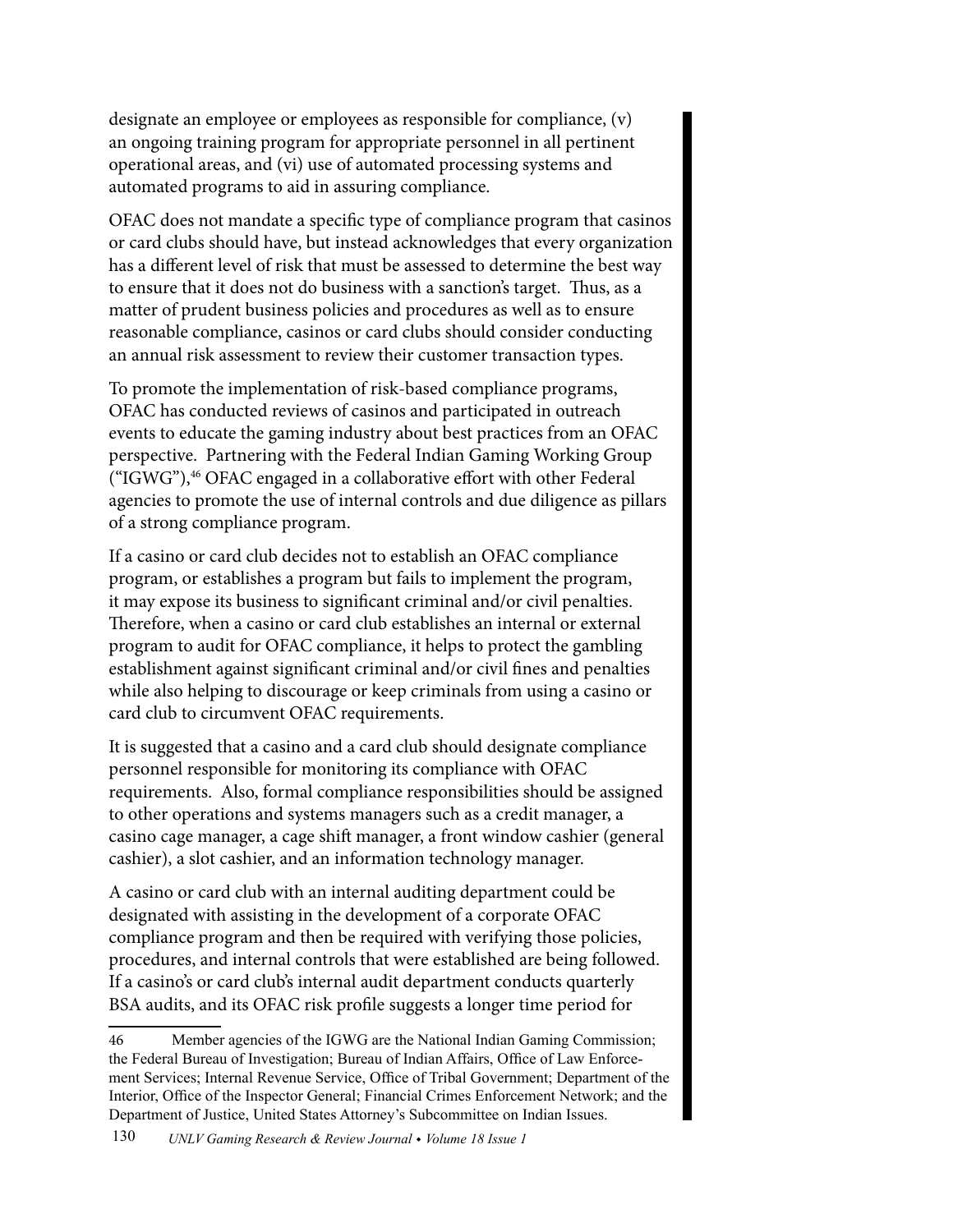OFAC audits, the author suggests internal audit should be responsible for conducting an in-depth OFAC compliance audit at least once a year because of the SDN List. One financial institution included the following paragraph in one of it's "compliance memoranda."

> "A director of compliance for a major casino gaming operation stated that:

'Procedures also should include how management will handle the situation if a patron's name appears on the SDN List. OFAC provides a number to call for confirmation, but because the gaming industry is 24/7, a question likely will arise when a live person is not available to take the call. The SDN List contains some common names, and because casinos would not want to reject a transaction without being certain there is an exact match, it is important for the casino to check all personally identifying information.

To mitigate this risk of misidentifying a patron as someone on the SDN List, the procedures could require a second opinion from within the casino so a cage employee, for example, will not be forced to make the judgment call and tell the patron that he or she might be on the SDN List. When there is a SDN List hit . . . , a cage manager and a surveillance staff member [should] evaluate the information. If a match is confirmed, surveillance takes a photo, which is not required by OFAC but is appropriate given the ability to do so. . . . [and] keep[s] this information on file in case OFAC requests more information about the attempted transaction. Cage management then informs the patron that he or she is on the list and provides the OFAC telephone number."<sup>47</sup>

While policies, procedures, and internal controls can be established, casino or card club management would rely on employees to follow them. A common pitfall is for cage and/or slot employees to overlook policies, procedures, and internal controls, by accident, when conducting transactions that would be related to OFAC requirements. For example, this occurs because cage and/or slot employees do not deal with OFACrelated transactions on a regular basis. In these situations, cage and/or slot employees may forget to search the SDN List when identified high-risk transactions, such as incoming or outgoing wire transfers, and/or taxable jackpots<sup>48</sup> for a non-U.S. citizen.

<sup>47</sup> *See* Institute of Internal Auditors, The Gaming Auditorium, "Q&A: Examining OFAC's Impact on the Gaming Industry,"4<sup>th</sup> Quarter 2010, Vol. 13, No. 14, located at: <http://www.theiia.org/Gaming/index.cfm?iid=684>.

<sup>48</sup> For example, when a customer who is a nonresident alien wins a large jackpot from a slot machine or video lottery terminal, bingo, Caribbean stud poker, keno, and/or let it ride poker.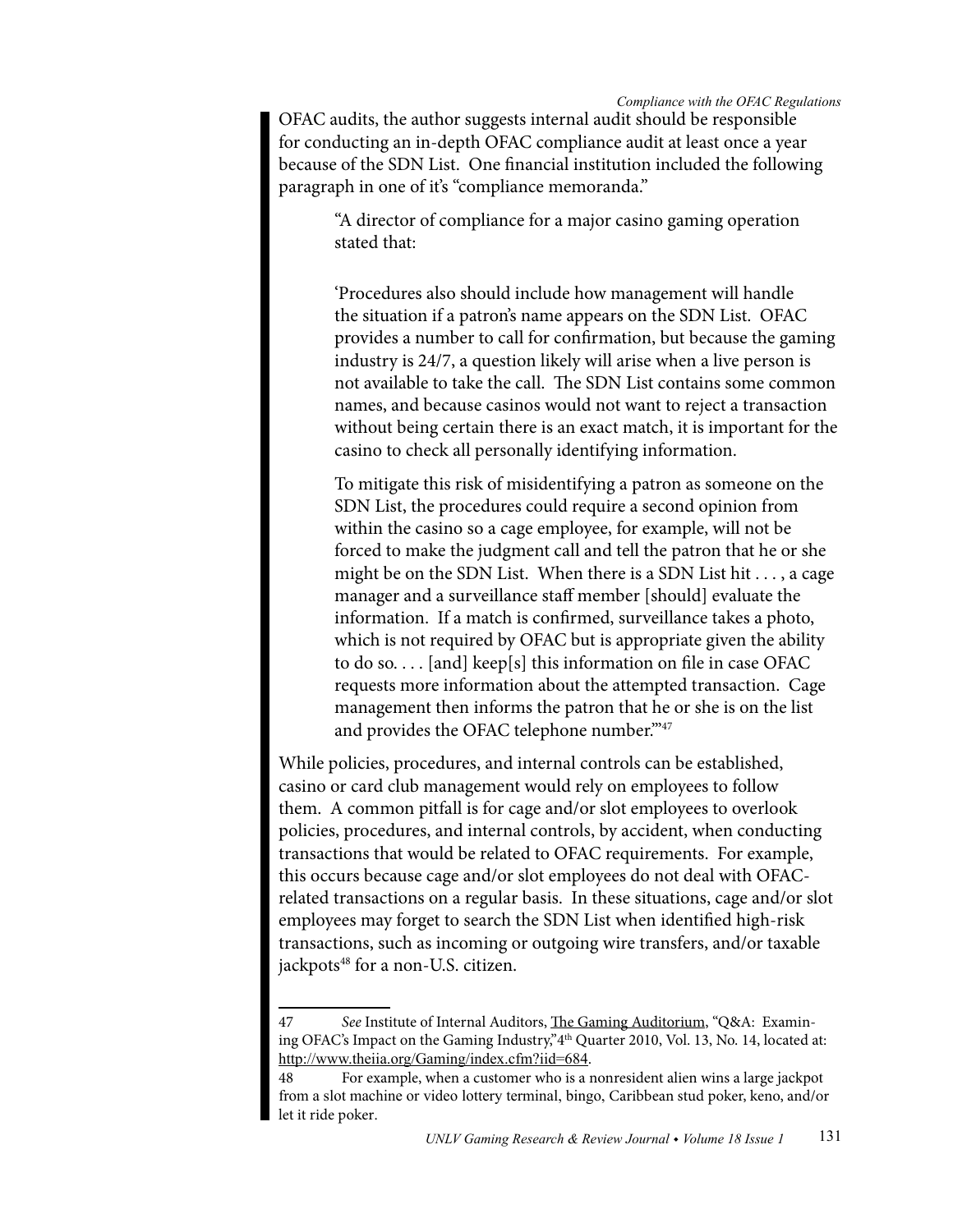One way for a casino or a card club to mitigate this pitfall and risk is through checklists, notices and reminders, and periodic employee training. Another way would be for a casino or a card club to maintain a list or log of customers who are barred from conducting financial transactions due to inclusion on the SDN List for a period of 5 years. A copy of the list or log should be submitted to a casino or card club compliance officer. The list or log should include the following:

- Name of the customer;
- Passport number and country;
- Date of birth;
- Place of birth;
- Type of transaction attempted;
- Date the customer was barred from play;
- Verification that the customer's player's slot club card was deactivated (if applicable); and
- Name of employee making the determination and the reason for barring a customer.

Both approaches are practical and should be considered by casino or card club management.

Historically, OFAC has viewed an established OFAC compliance program favorably as a mitigating factor to be considered in the assessing of civil penalties. The concise regulation on an OFAC "Compliance Program" is found at 74 Fed. Reg. 57603. To this end, also OFAC published a revised but condensed risk matrix for financial institutions (but not for other industries), which is found at 74 Fed. Reg. 57607 - 57608. The consolidated risk matrix is a welcome development that will make financial institutions' compliance programs easier to develop and maintain. Of course, the OFAC term "financial institutions," would include casinos and card clubs since they are defined as financial institutions under Federal statute and FinCEN's regulations.49

In conclusion, what are the seven pillars that a casino or card club should establish and maintain to have an effective OFAC compliance program?

<sup>49</sup> *See* 31 U.S.C. § 5312(a)(2)(X) and 31 C.F.R. § 1010.100(t)(5)(i) and (t)(6)(i).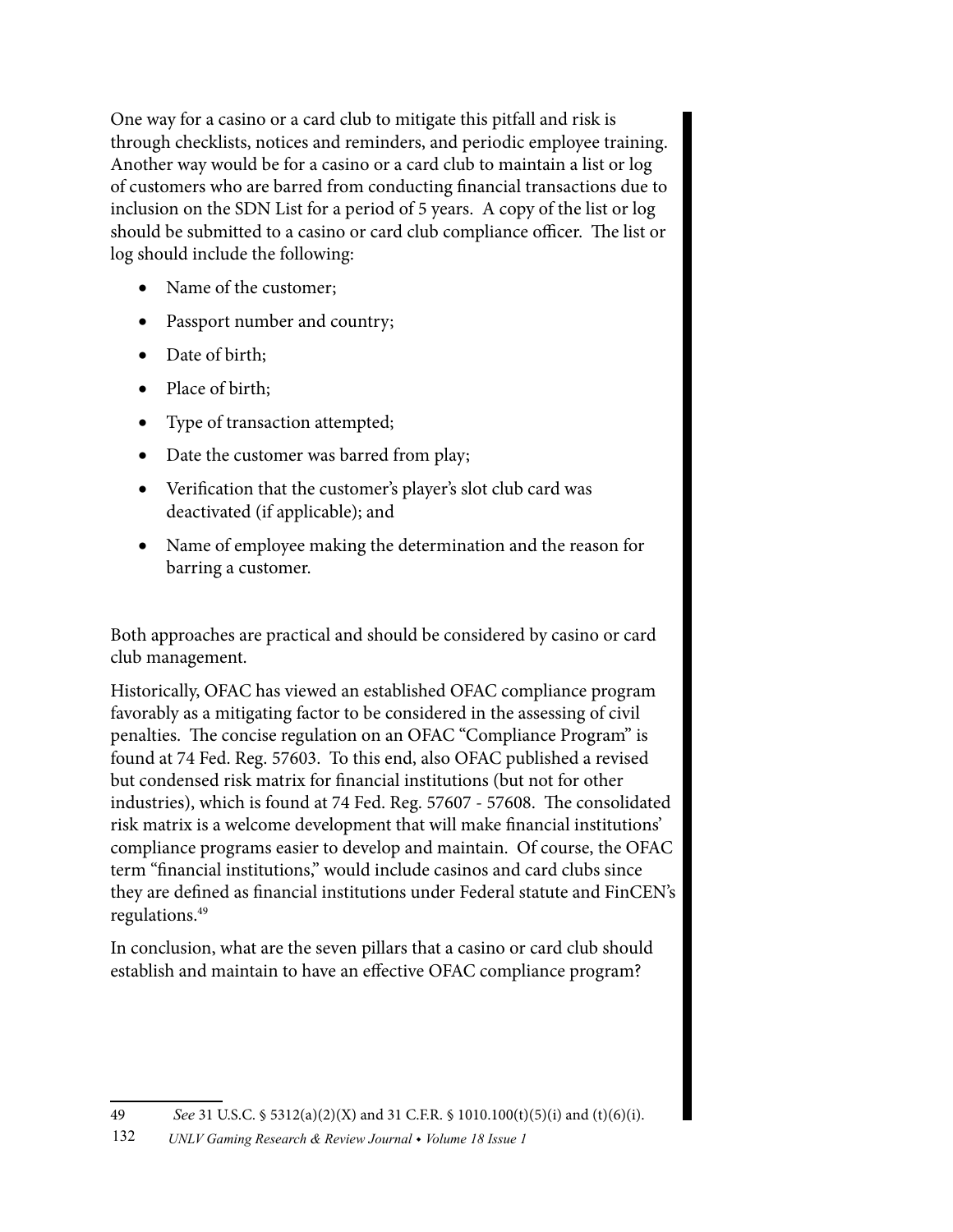- Design a program commensurate with its OFAC risk profile (based on products, services, customers, and geographic locations).
- Create and retain records needed to: (i) substantiate compliance with trade sanction programs, (ii) prohibit transactions, (iii) close, block or freeze assets and accounts, and (iv) file required reports.
- Incorporate policies, procedures, and a system of internal controls designed to assure compliance
- Establish independent internal or external testing for compliance.
- Provide ongoing training for appropriate personnel in all relevant operational areas.
- Designate an employee or employees to assure daily compliance.
- Use automated data processing systems to aid in assuring compliance.

The third through the seventh pillars are very familiar to the author since these are similar to the ones he helped to put in place in December 1994 pursuant to the BSA for the U.S. casino industry.50

# **VII. OFAC Civil and Criminal Penalties**

OFAC, in conjunction with the Department of Justice, can impose criminal penalties against corporations, officers and directors, and individuals involved in willful violations of U.S. economic and trade sanctions programs. Willful violations may include those that result from conscious disregard, refusal to comply with OFAC requirements, or intentionally not asking questions of customers that will help determine when they are affected by economic and trade sanctions. Also, OFAC has independent authority to impose civil monetary penalties for violations. The maximum penalties for each sanctions program vary by the particular country program.51 Thus, OFAC requirements allow for individual criminal and civil liability, not just corporate liability. For example, a casino manager, an assistant casino manager, a credit manager, a casino cage manager, a cage shift manager, a front window cashier (general cashier), a slot cashier, and similar employees are individually liable for any willful OFAC violations that pertain to conducting transactions like those discussed earlier in this article. Nonetheless, inadvertent violations are more likely to be treated favorably by OFAC if corporations or companies have put forth a good

50 *See* 59 Fed. Reg. 61660 - 61662 (December 1, 1994) - modifying and putting into final effect the rule originally published at 58 Fed. Reg. 13538 (March 12, 1993), available at: [http://www.fincen.gov/statutes\\_regs/frn/pdf/frn19941201.pdf](http://www.fincen.gov/statutes_regs/frn/pdf/frn19941201.pdf).

<sup>51</sup> *See* KnightGUARDIAN "OFAC Penalties," Webpage located at: [http://www.](http://www.knightguardian.com/sub.asp?pageName=OFACPenalties) [knightguardian.com/sub.asp?pageName=OFACPenalties](http://www.knightguardian.com/sub.asp?pageName=OFACPenalties).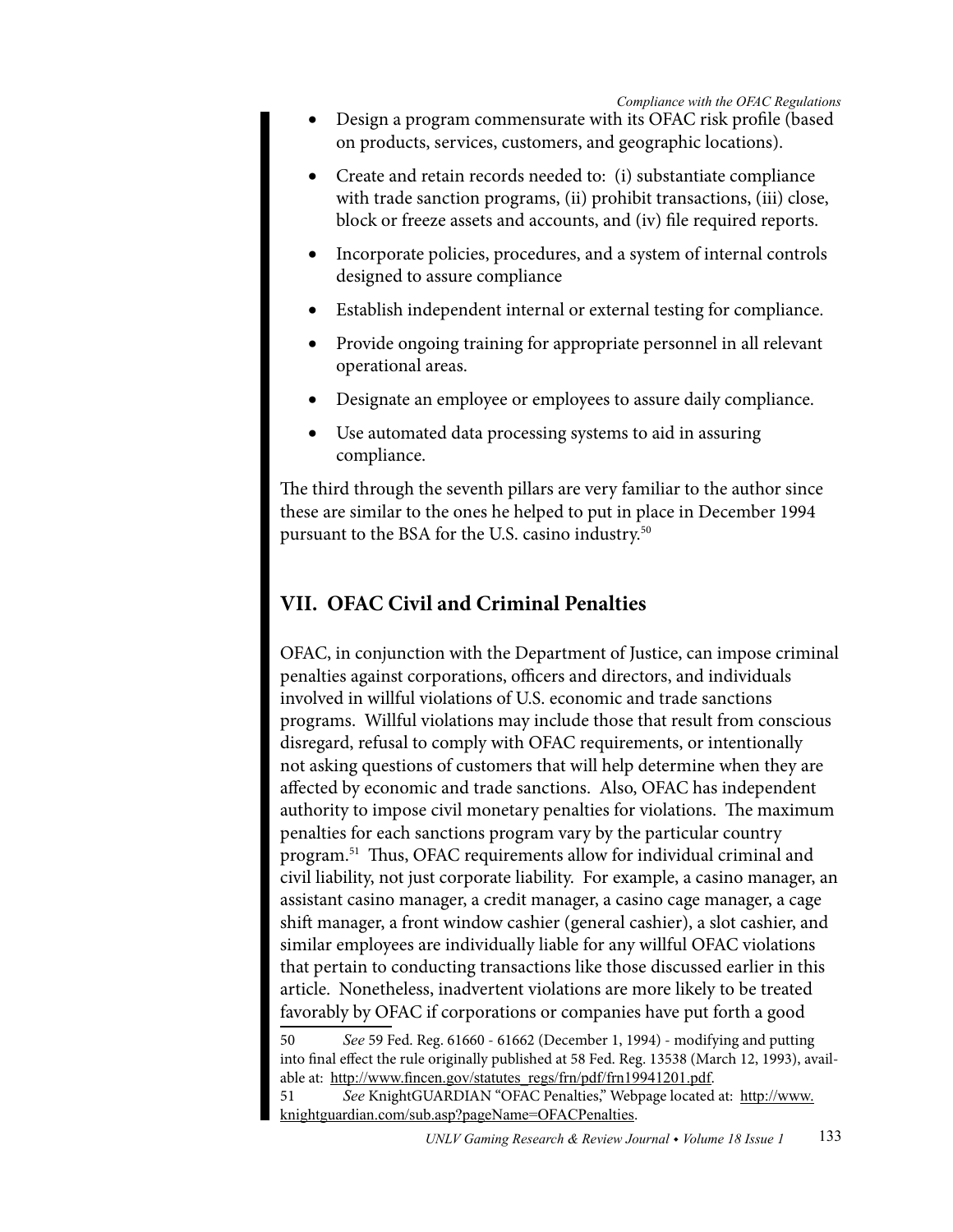faith effort to avoid prohibited transactions by implementing an effective program to comply with OFAC regulations. Both the civil and criminal penalties for OFAC violations can be substantial.

Each OFAC sanctions program carries different penalties for violations. Criminal OFAC violations (*i.e.*, knowingly conducting transactions with an SDN) can result in substantial criminal fines for committing, attempting, aiding, or abetting a violation as well as conspiracy to commit a violation and can result in: (i) corporate fines that range from \$50,000 to \$10,000,000 per count; (ii) personal fines from \$50,000 to \$5,000,000 per count; (iii) and/or imprisonment that range from 10 years to 30 years.52An OFAC civil monetary penalty violation may include committing, attempting, or causing a violation as well as conspiracy to commit a violation and can range from \$11,000 to \$1,075,000 per violation (the high penalty applies to violations of the Foreign Narcotics Kingpin Designation Act).53 Also, civil penalties for violations of the Trading With the Enemy Act can range up to \$65,000 for each violation. An important factor pertaining to either criminal or civil fines is whether they are willful violations. For information on recent OFAC enforcement information refer to its Webpage at: [http://www.treasury.gov/resource-center/](http://www.treasury.gov/resource-center/sanctions/CivPen/Documents/11082011.pdf) [sanctions/CivPen/Documents/11082011.pdf.](http://www.treasury.gov/resource-center/sanctions/CivPen/Documents/11082011.pdf)<sup>54</sup> Also, for information on recent OFAC actions refer to its Webpage at: [http://www.treasury.gov/](http://www.treasury.gov/resource-center/sanctions/OFAC-Enforcement/Pages/20110128.aspx) [resource-center/sanctions/OFAC-Enforcement/Pages/20110128.aspx](http://www.treasury.gov/resource-center/sanctions/OFAC-Enforcement/Pages/20110128.aspx).55

Besides the above, the International Emergency Economic Powers Act ("IEEPA"), Title II of Public Law No. 95-223, 91 U.S.C. § 1626, enacted October 28, 1977, authorizes the President to regulate commerce after declaring a national emergency in response to any unusual and extraordinary threat to the United States which has a foreign source.

53 Also, please note that the most severe OFAC civil penalties are for narcotics trafficking. The OFAC civil penalty process is covered in the regulations governing the various sanctions programs, or for sanctions regulations issued pursuant to the Trading with the Enemy Act in 31 C.F.R. Part 501. Also, for non-bank financial institutions for civil penalty information *see* OFAC's Civil Penalties and Enforcement Information which is at located at: [http://www.treasury.gov/resource-center/sanctions/CivPen/Pages/civpen](http://www.treasury.gov/resource-center/sanctions/CivPen/Pages/civpen-index2.aspx)[index2.aspx](http://www.treasury.gov/resource-center/sanctions/CivPen/Pages/civpen-index2.aspx).

54 OFAC's most recent information action was published on November 8, 2011. 55 For example, on January 14, 2011, OFAC amended its Cuban Asset Control Regulations to allow, among other things, for greater licensing of travel to Cuba for educational, cultural, religious, and journalistic activities and to expand licensing of remittances to Cuba.

<sup>52</sup> Please note that the most severe OFAC criminal penalties are for narcotics trafficking. Also, *see* International Emergency Economic Powers Act ("IEEPA"), 50 U.S.C. §§ 1701 - 1706 (October 16, 2007), which amended IEEPA's Section 206 on civil and criminal penalties, is available at: [http://www.house.gov/legcoun/Comps/International%20Emer](http://www.house.gov/legcoun/Comps/International%20Emergency%20Economic%20Powers%20Act.pdf)[gency%20Economic%20Powers%20Act.pdf](http://www.house.gov/legcoun/Comps/International%20Emergency%20Economic%20Powers%20Act.pdf). Also, for a summary of OFAC's civil and criminal penalties please *see* OFAC Regulations For The Financial Community (January 24, 2012), page 2, located at: [http://www.treasury.gov/resource-center/sanctions/Docu](http://www.treasury.gov/resource-center/sanctions/Documents/facbk.pdf)[ments/facbk.pdf](http://www.treasury.gov/resource-center/sanctions/Documents/facbk.pdf).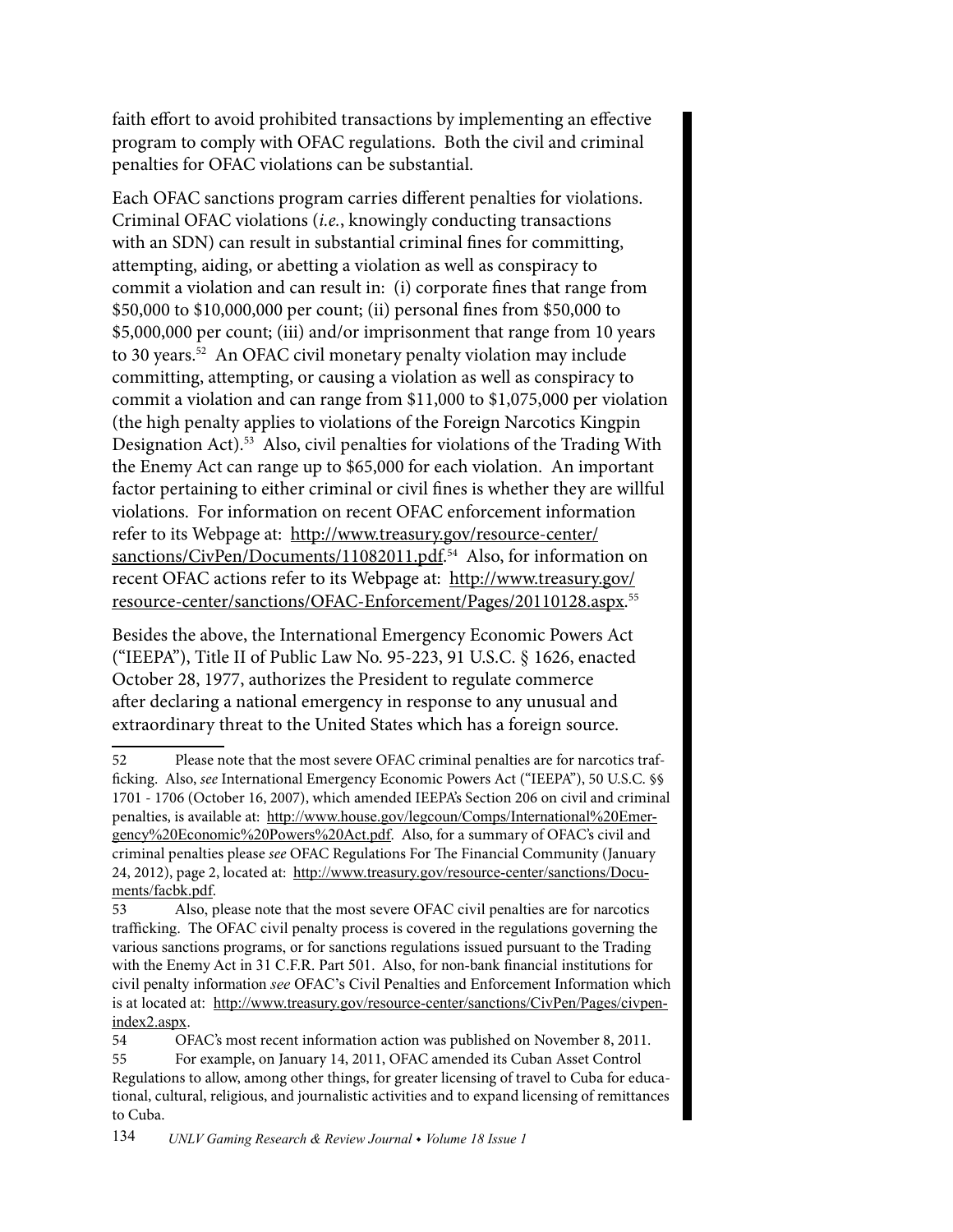Originally, IEEPA did not contain clear language imposing penalties for causing violations of OFAC's sanctions programs. On October 16, 2007, President Bush signed into law the International Emergency Economic Powers Enhancement Act, Public Law No. 110-96, amending IEEPA section 206. The Enhancement Act enhanced criminal and civil penalties for violations of economic sanctions that can be imposed under IEEPA, and also, amended IEEPA to clarify those civil penalties may be assessed for certain unlawful acts. Thus, the IEEPA amendments included language that any person who "causes" a violation of the OFAC sanctions programs can be held liable for both civil and criminal penalties. Specifically, 50 U.S.C. § 1705, which is the penalties section, stated in subsection (a) the following.

"(a) Unlawful acts

It shall be unlawful for a person to violate, attempt to violate, conspire to violate, **or cause** a violation of any license, order, regulation, or prohibition issued under this chapter." (Emphasis added.)

IEEPA criminal penalties can reach \$500,000 for corporations and \$250,000 for individuals,<sup>56</sup> and 20 years imprisonment per violation and the civil penalties can reach the greater of \$250,000 per violation, or twice the amount of the transaction that is the basis of the violation.<sup>57</sup> IEEPA is the statutory authority for almost all of the economic sanctions that OFAC administers. Prior to the 2007 Enhancement Act, the maximum IEEPA civil penalties that OFAC could impose per economic sanction violation was the amount of the transaction not to exceed \$11,000, and then later in March 2006, the maximum civil penalty was increased to \$50,000.

Under the Enhancement Act, for example, for a wire transfer violation of \$3,000 involving a blocked person, OFAC would have the authority to impose a civil penalty of up to \$250,000 (the greater), or a penalty of up to twice the amount of the transaction, or \$6,000 (the lesser). On the other hand, for example, for a wire transfer violation of \$140,000 involving a blocked person OFAC will have the authority to impose a maximum civil penalty of up to twice the amount of the transaction, or \$280,000.

It is important to note that OFAC has broad subpoena authority or powers pertaining to investigations, holding hearing, testimony, records, *etc*. Specifically, 31 C.F.R. § 501.602 states that:

<sup>56</sup> In addition, 18 U.S.C. § 3571 provides that organizations or individuals convicted of violating a criminal statute may be fined the greater of the amount specified in the statute, or **twice** the pecuniary gain or loss from the violation. (Emphasis added.) 57 *See* IEEPA, 50 U.S.C. §§ 1701 - 1706 (October 16, 2007), which amended IEEPA's Section 206 on civil and criminal penalties.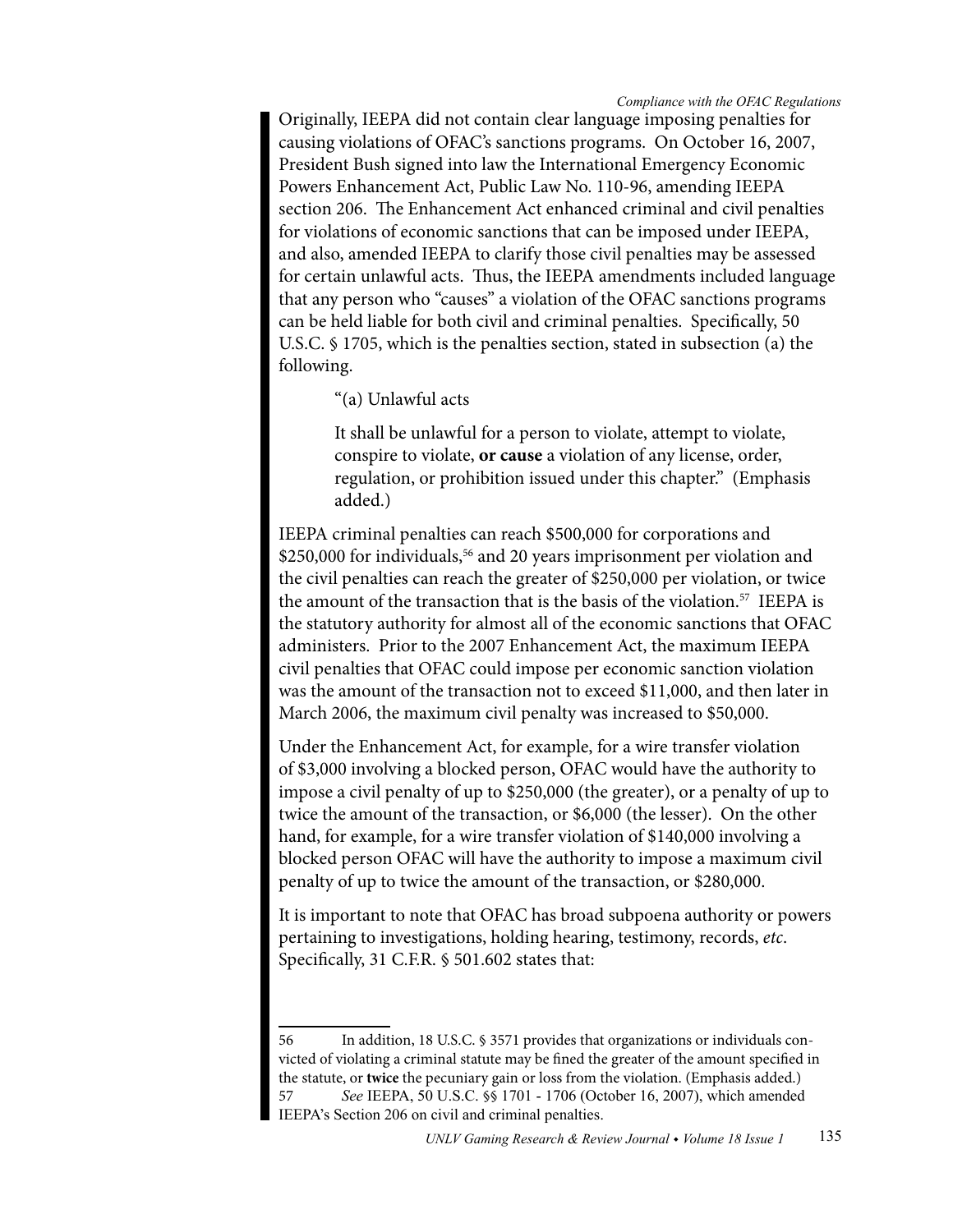"[e]very person is required to furnish under oath . . . at any time as may be required . . . complete information relative to any transaction . . . subject to the provisions of this chapter or relative to any property in which any foreign country or any national thereof has any interest of any nature whatsoever, direct or indirect. . . . Except as provided in parts [596 and 597](http://www.law.cornell.edu/cfr/text/31/596), the Director may, . . . conduct investigations, hold hearings, administer oaths, examine witnesses, receive evidence, take depositions, and require by subpoena the attendance and testimony of witnesses and the production of all books, papers, and documents relating to any matter under investigation . . . ."

When a U.S. Person fails to compliance with 31 C.F.R. § 501.602 by failing to provide reports on demand to OFAC, there are civil penalty sanctions, as well as under 18 U.S.C. § 1001 criminal penalties, which include fines and imprisonment of not more than 5 years or, if the offense involves international or domestic terrorism, imprisonment of not more than 8 years, or both.

On November 9, 2009, OFAC published the final rule "Economic Sanctions Enforcement Guidelines," as enforcement guidance for persons subject to the requirements of U.S. sanctions statutes, executive orders, and regulations.58 Fourteen months earlier, on September 8, 2008, this final rule was published as an interim final rule, "Enforcement Guidelines (Interim Guidelines)." The November 2009 final rule sets forth OFAC's enforcement guidelines in determining an appropriate enforcement response to apparent violations of U.S. economic sanctions programs that it administers and enforces. The most significant change from the September 8, 2008 interim final rule is the clarification that OFAC continues to expect U.S. persons to maintain risk-based compliance programs. In this regard, OFAC stated in the preamble to the final rule that:

"[t]he final rule clarifies this by making explicit reference to risk-based compliance in its discussion of General Factor E, which focuses on a Subject Person's compliance program, and by repromulgating with minor edits and in consolidated form, as an annex to the final rule, the risk matrices that had originally been promulgated as an annex to the 2006 Enforcement Procedures. By these changes, OFAC intends to reflect that it will continue to apply the same risk-based principles it has been applying in assessing the overall adequacy of a Subject Person's compliance program."59

<sup>58</sup> *See* 74 Fed. Reg. 57593 - 57608 (November 9, 2009), available at: [http://www.](http://www.treasury.gov/resource-center/sanctions/Documents/fr74_57593.pdf) [treasury.gov/resource-center/sanctions/Documents/fr74\\_57593.pdf](http://www.treasury.gov/resource-center/sanctions/Documents/fr74_57593.pdf).

<sup>59</sup> *See* 74 Fed. Reg. 57593, 57597.

<sup>136</sup> *UNLV Gaming Research & Review Journal • Volume 18 Issue 1*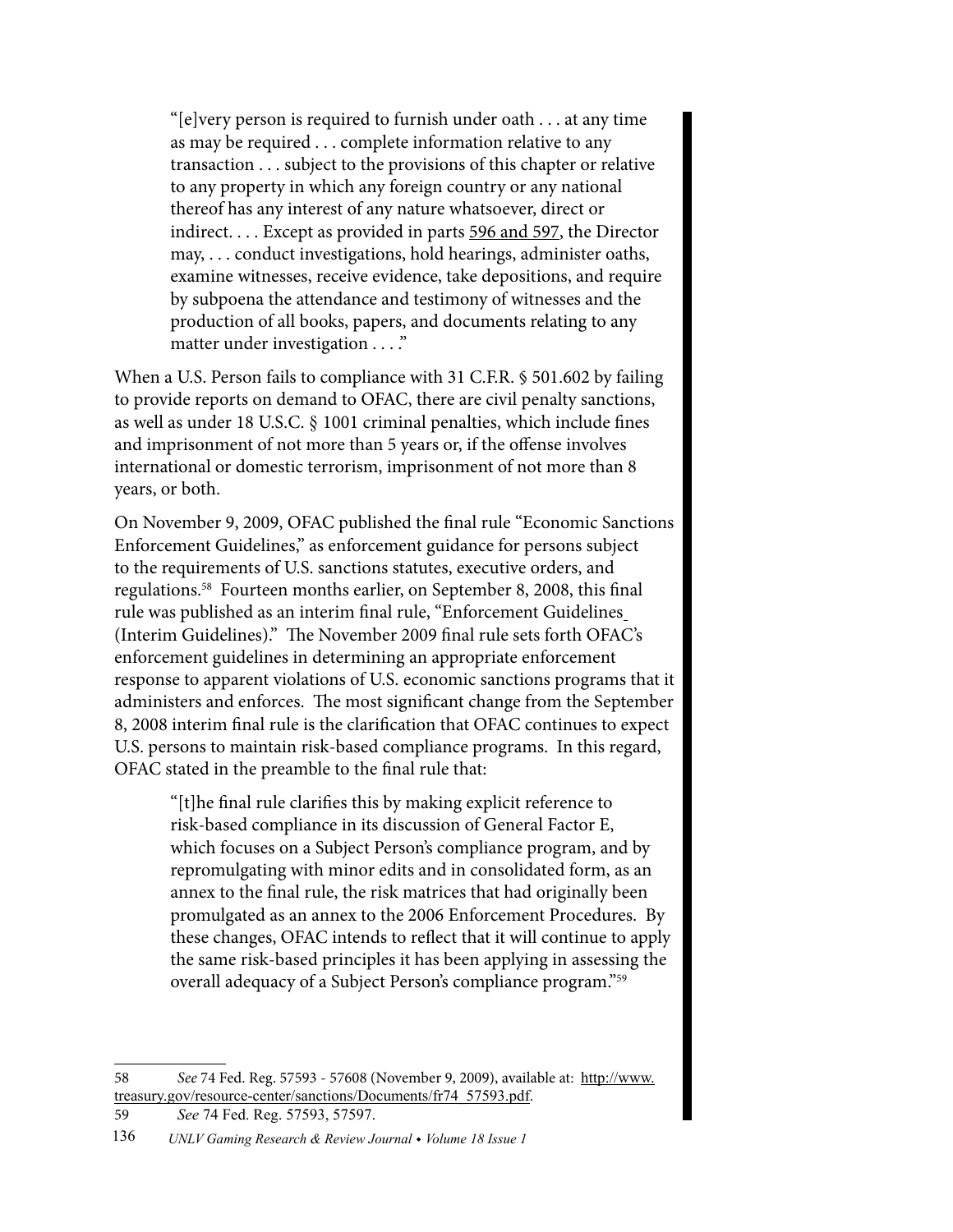Another new provision in the November 2009 OFAC final enforcement guidelines is a civil penalty, in an amount up to \$50,000, for U.S. person's failure to maintain records required by OFAC or of a specific license.<sup>60</sup> To comply with this requirement, U.S. persons should consider maintaining all transaction-related records for an economic sanctioned program or SDN hit for five-year period.

# **VIII. Conclusion**

Although casinos and card clubs may not have known much about OFAC until this article, the economic sanctions administered by the agency likely will play a larger and more visible role as middle to large scale gambling establishments continue to conduct cross-border and global financial transactions with high-end gamblers from countries known for their lack of transparency. The way for casinos and card clubs to detect and deter customer criminal activity and terrorism, as well as potential civil and criminal penalties for non-compliance with OFAC requirements, is to have a comprehensive compliance program that includes: creation and retention of records, internal controls, testing, compliance personal, ongoing training, and use of computerized systems and programs. However, while bricks-and-mortar casinos and card clubs in the United States need to devise the means for identifying and controlling the risks associated with OFAC sanctions, the task is not an easy one. Also, for bricks-and-mortar casinos and card clubs that offer customer deposit and credit accounts, check cashing, and transmitting and receiving funds transfers directly from other financial institutions the process of due diligence to uncover individuals on a SDN List, or from a blocked country, needs to be a continuing effort of screening to ensure that these non-bank financial institutions do their part in this effort to support U.S. foreign policy, national security goals, and economic sanctions. Lastly, by bricksand-mortar casinos and card clubs complying with OFAC requirements when conducting financial transactions with customers, this in turn will help to protect their business reputations while still do their part to support economic and trade sanctions based on U.S. foreign policy and national security goals. If I could wrap this up in a slogan it would be: "*DON'T DO BUSINESS WITH ENEMIES OF THE UNITED STATES OF AMERICA!"*

**\_\_\_\_\_\_\_\_\_\_\_\_\_\_\_\_\_\_\_\_\_\_\_\_\_\_\_\_\_\_\_\_\_\_\_\_\_\_\_\_\_\_\_\_\_\_\_\_\_\_\_\_\_\_\_\_\_\_**